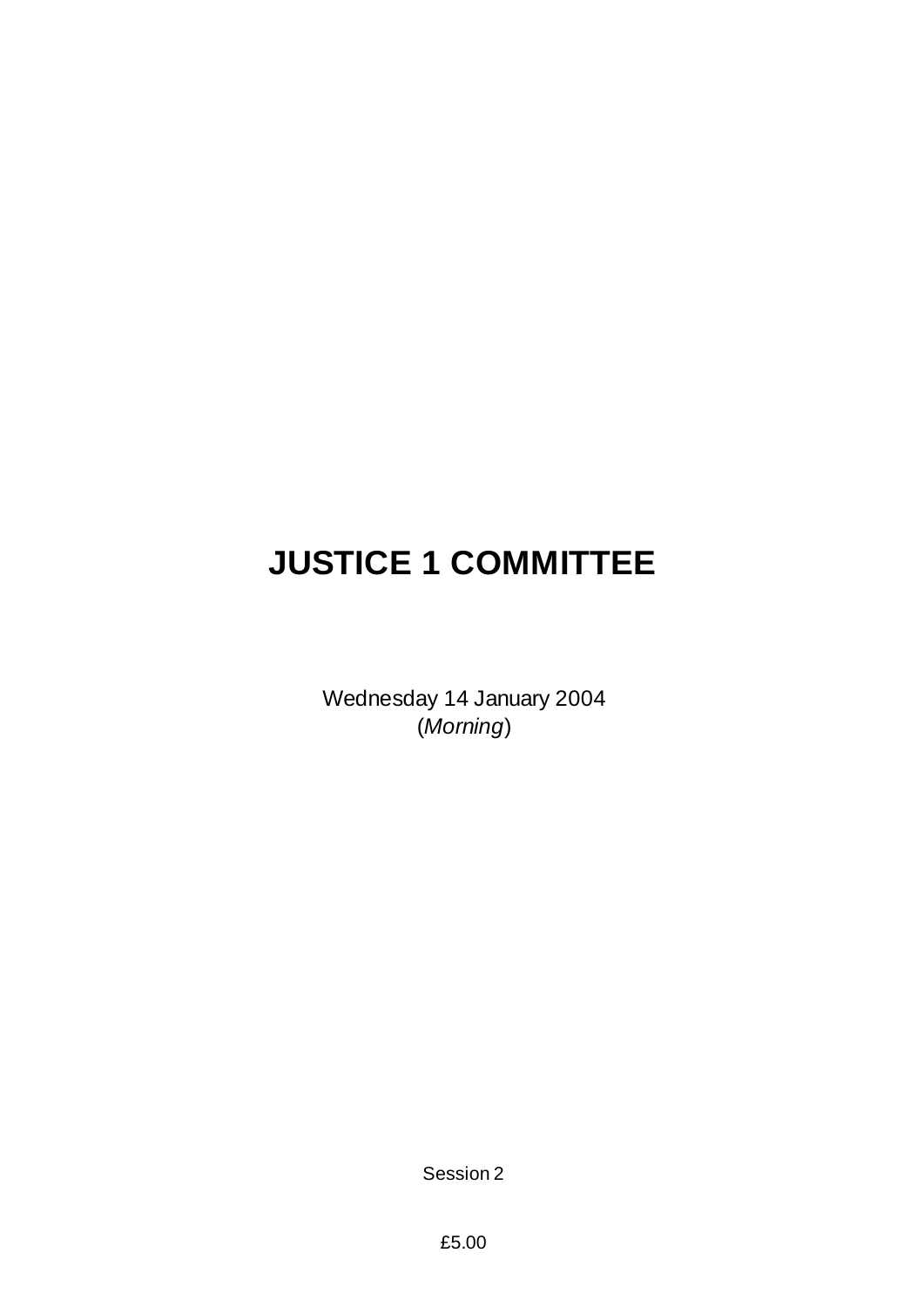Parliamentary copyright. Scottish Parliamentary Corporate Body 2004.

Applications for reproduction should be made in writing to the Licensing Division, Her Majesty's Stationery Office, St Clements House, 2-16 Colegate, Norwich NR3 1BQ Fax 01603 723000, which is administering the copyright on behalf of the Scottish Parliamentary Corporate Body.

Produced and published in Scotland on behalf of the Scottish Parliamentary Corporate Body by The Stationery Office Ltd.

Her Majesty's Stationery Office is independent of and separate from the company now trading as The Stationery Office Ltd, which is responsible for printing and publishing Scottish Parliamentary Corporate Body publications.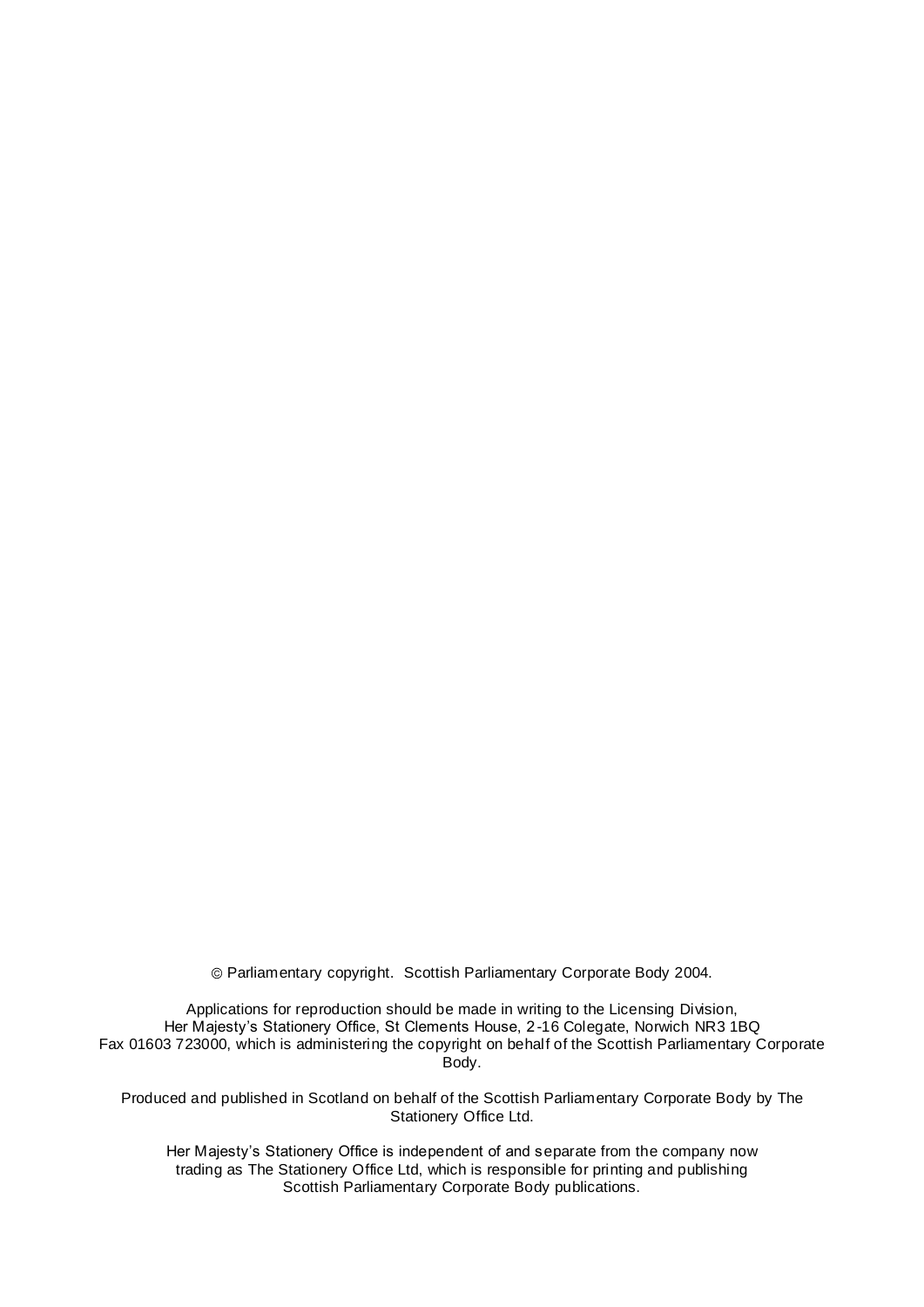# **CONTENTS**

# **Wednesday 14 January 2004**

| Col. |
|------|
|      |
|      |

# **JUSTICE 1 COMMITTEE 2 nd Meeting 2004, Session 2**

#### **CONVENER**

\*Pauline McNeill (Glasgow Kelvin) (Lab)

## **DEPU TY CONVENER**

\*Mr Stew art Maxw ell (West of Scotland) (SNP)

#### **COMMI TTEE MEMBERS**

\*Bill Butler (Glasgow Anniesland) (Lab) \*Marlyn Glen (North East Scotland) (Lab) Michael Matheson (Central Scotland) (SNP) \*Margaret Mitchell (Central Scotland) (Con) \*Margaret Smith (Edinburgh West) (LD)

#### \*attended

#### **COMMI TTEE SUBSTITU TES**

Roseanna Cunningham (Perth) (SNP) Helen Eadie (Dunfermline East) (Lab) Miss Annabel Goldie (West of Scotland) (Con) Mike Pringle (Edinburgh South) (LD)

#### **THE FOLLOWING GAVE EVIDENCE:**

Professor Dee Cook (University of Wolverhampton) Hugh Henry (Deputy Minister for Justice) Moira Ramage (Scottish Executive Justice Department) Christine Vallely (University of Wolverhampton)

## **CLERK TO THE COMMITTEE**

Alison Walker

#### **SENIOR ASSISTAN T CLERK**

Claire Menzies Smith

# **ASSISTAN T CLERK**

Douglas Thornton

#### **LOC ATION**

The Chamber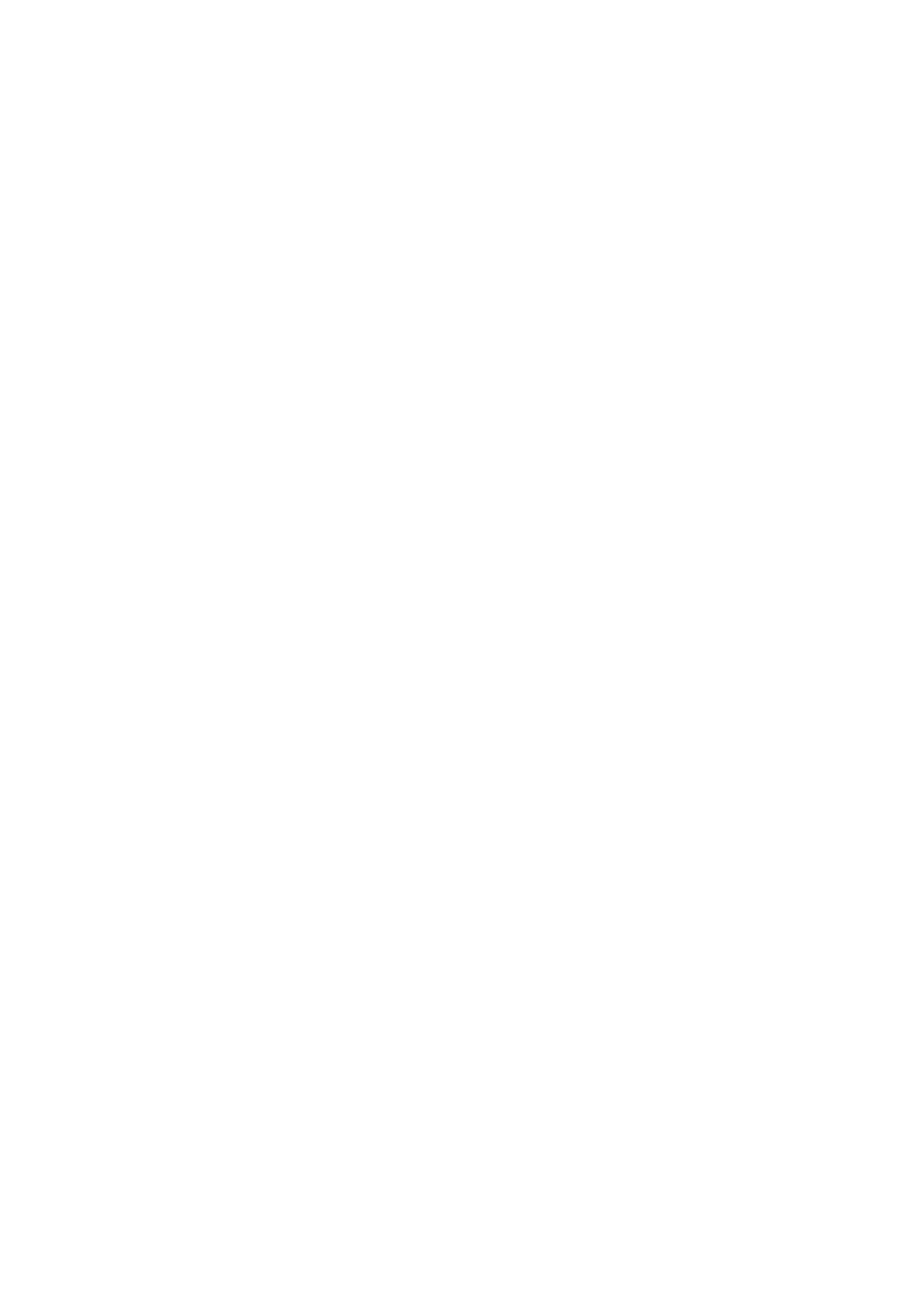# **Scottish Parliament**

# **Justice 1 Committee**

*Wednesday 14 January 2004*

(*Morning*)

[THE CONV ENER *opened the meeting at 10:06*]

# **Item in Private**

**The Convener (Pauline McNeill):** Good morning, everyone. Welcome to the second meeting in 2004 of the Justice 1 Committee. I ask members to do the usual and to switch off their mobile phones. I welc ome formally our adviser, Christopher Gane, to the committee.

I ask the committee to agree that at future meetings we meet in private to discuss the content of the stage 1 report on the Criminal Procedure (Amendment) (Scotland) Bill. Is that agreed?

**Members** *indicated agreement*.

# **Criminal Procedure (Amendment) (Scotland) Bill: Stage 1**

# 10:07

**The Convener:** Item 2 is consideration of the Criminal Procedure (Amendment) (Scotland) Bill. The committee will be aware that this is our last session of oral evidence on the bill—believe it or not. I refer members to the private paper that we have received, "A Study of Witness Non-Attendance at Wolverhampton Magistrates Court: a Comparative West Midlands Case Study ". I ask members to note that the paper has not yet been published.

I welcome Christine Vallely, who is research fellow at the school of legal studies at the University of Wolverhampton, and Professor Dee Cook, who is the director of the regional research institute at the university. Welcome to the Justice 1 Committee and thank you for coming all this way to speak to us.

We have a number of questions for you. You will be pleased to hear that we are not too concerned to have you explain the differences between the Scottish and English procedures. We are interested in your research into why witnesses do not turn up. That issue is very important in relation to the bill that we are considering, because the purpose of the bill is to reduce the number of adjournments in the High Court and to create more certainty. As you will be aware, witness nonattendance is one of the main reasons for adjournments. That is the focus of this morning's meeting.

**Mr Stewart Maxwell (West of Scotland) (SNP):**  Good morning. Can you give us a brief outline of the scope of the research that you have conducted? What courts did you examine? What was the nature of the offences in relation to which there was non-attendance? When did the research take place? Will you give the committee a general outline of the background to the research and why it was undertaken?

**Christine Vallely (University of Wolverhampton):** Good morning, everyone. The research originated from the cracked and ineffective trials data for England and Wales, which showed that many cases collapsed because of witness non-attendance. We were commissioned by a small local group, then funded through the Government Office for the West Midlands, to undertake a comparative study that was based in magistrates courts predominantly in Wolverhampton and Coventry, but also in two or three other sites in the west midlands. The focus was predominantly on what we call civilian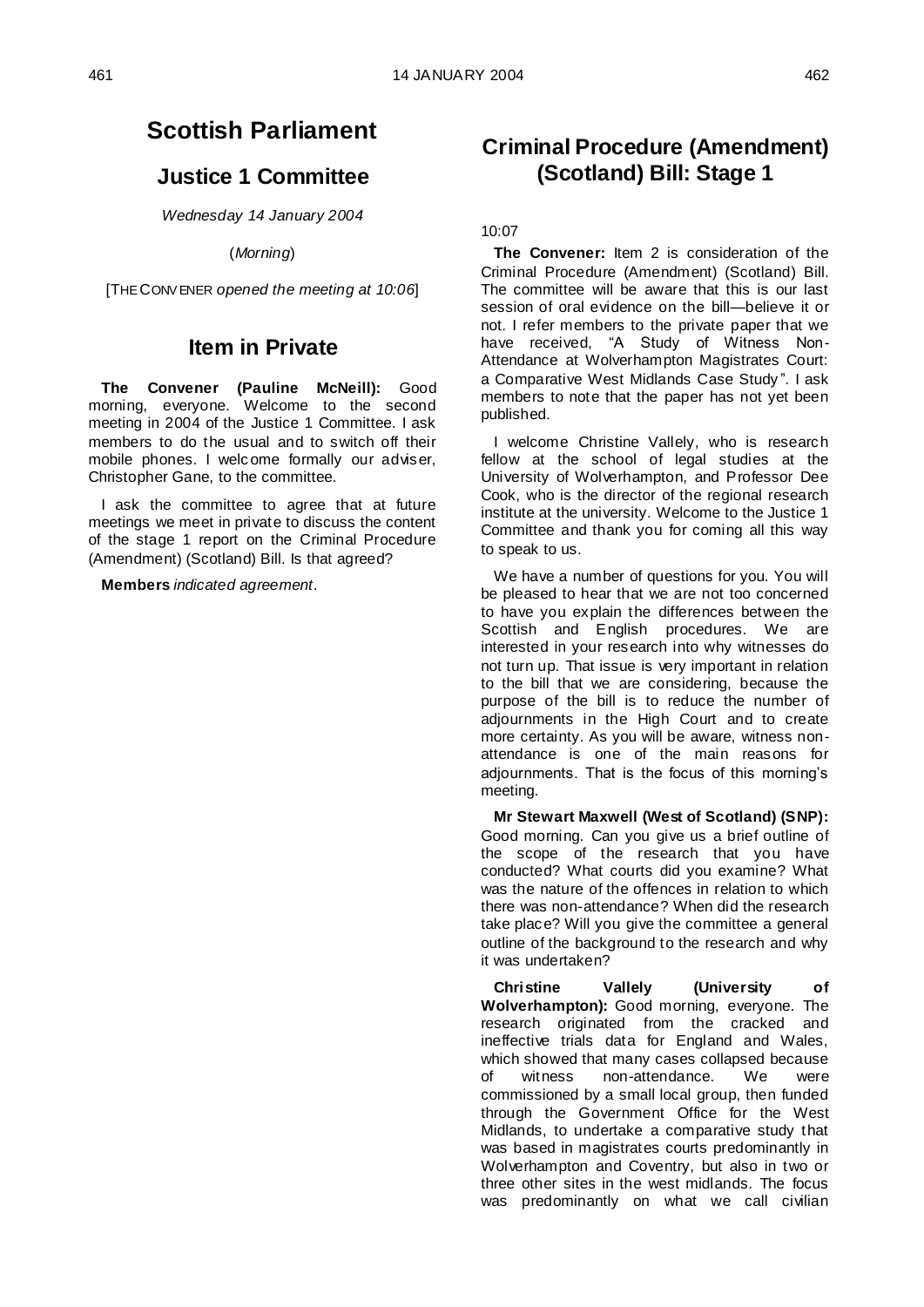witnesses for the prosecution—not police witnesses, expert witnesses, defence witnesses or the defendant.

We started in November 2002 and finished in November 2003. We undertook a bit of retrospective analysis of case files and adopted a variety of methods, which started with the cracked and ineffective trials data, to consider reasons why cases collapsed. We also examined case files from the Crown Prosecution Service that went back for about six months. In case files from Wolverhampton and Coventry, we tried to identify any trends, such as whether—as the CPS believed—the witnesses' lives were so chaotic that they could not get themselves off to court on the right day, but we did not find that that was necessarily the case. We conducted a series of interviews with personnel in criminal justice agencies and with witnesses who had and had not attended court.

In January 2003, shortly after we started the research, a witness care pilot started in the west midlands, led by the CPS in conjunction with the police. We were asked in about May to examine the monitoring forms that the CPS had completed to evaluate whether the pilot was making any difference and having an impact on witness attendance. Those were the methodologies that we employed. Have I answered all the questions that you asked?

**Mr Maxwell:** You answered most of my questions. In a moment, I will pick up on a couple of points that you mentioned. I asked you whether some offences involved a greater likelihood of witness non-attendance than others did. Is that the case?

**Christine Vallely:** Yes. We found that nonattendance related predominantly to offences that involved violence, rather than property, harassment or even intimidation. Younger witnesses were more likely not to attend than older witnesses. The criminal justice system seemed to engage with younger people—people who are under 30—more than with older people.

Domestic violence is the key matter in the west midlands, where 20 to 30 per cent of cases that go to magistrates courts concern domestic violence. Such cases were by far the most likely to involve witness non-attendance. We should bear it in mind that magistrates courts have just over one witness per case and that the witnesses in such cases tend to be the victims. Reliance might be placed in a domestic violence case on a witness statement and a police statement, but the witness is much more likely to retract their statement, so those cases collapse.

**Mr Maxwell:** Will you explain what cracked and ineffective cases are?

**Christine Vallely:** Since about two years ago, magistrates all around the country have had to complete at the end of each case a form to say whether the case was effective—whether it went to trial. A case might not go to trial for a variety of reasons, some of which might be described as a good result—for example, if a person turns up and pleads on the day. However, a plea on the day is costly because of the expense of running the trial, booking the courtroom, having all the personnel and getting the witnesses. It is a good result, because a plea has been obtained without the problem of putting the witnesses to proof and going though evidence, but it is also a bad result in some respects, because it is an expensive gain.

As is being contemplated or already being done in Scotland, judges in England are being encouraged to give discounts for early pleas. That message has not been getting through, at least in the cases that we have been examining. People are still saying that it is better to wait and see, because the witnesses may well not turn up. Therefore, people will delay and delay.

A cracked trial is one that terminates on the day, and in which there is no further action. There is a list of about 11 reasons why that might occur, one of which is a late plea. A bind-over also counts as a cracked trial. Witnesses not turning up is another reason why cases crack. A further type is an ineffective trial, which involves a case not going ahead on the day listed, but being set for a future date. That is an adjournment and the hope is not to have too many of those. If witnesses keep on turning up and cases are adjourned, there will be witness fatigue—people tend to get a bit fed up, as you or I would. The statistics on that have been counted over the past two years or so and they form part of strategic steers and performance indicators for the Court Service.

## $10:15$

**Mr Maxwell:** Correct me if I am wrong, but I think that you said that a chaotic lifestyle did not seem to be a reason why people do not turn up to trial. Perhaps it is a modern myth, but the generally held view is that a chaotic lifestyle is a reason why some witnesses do not turn up. You found that not to be the case, however.

**Professor Dee Cook (University of Wolverhampton):** That is correct. Our original research question tested that. It asked what it was about some victims and witnesses and their lives that rendered them either unable or unwilling to attend court. By the end of our one-year project, we had turned that question round. We feel that it is more appropriate to ask what it is about the operation of the criminal justice system and the support services that makes witness nonattendance more likely.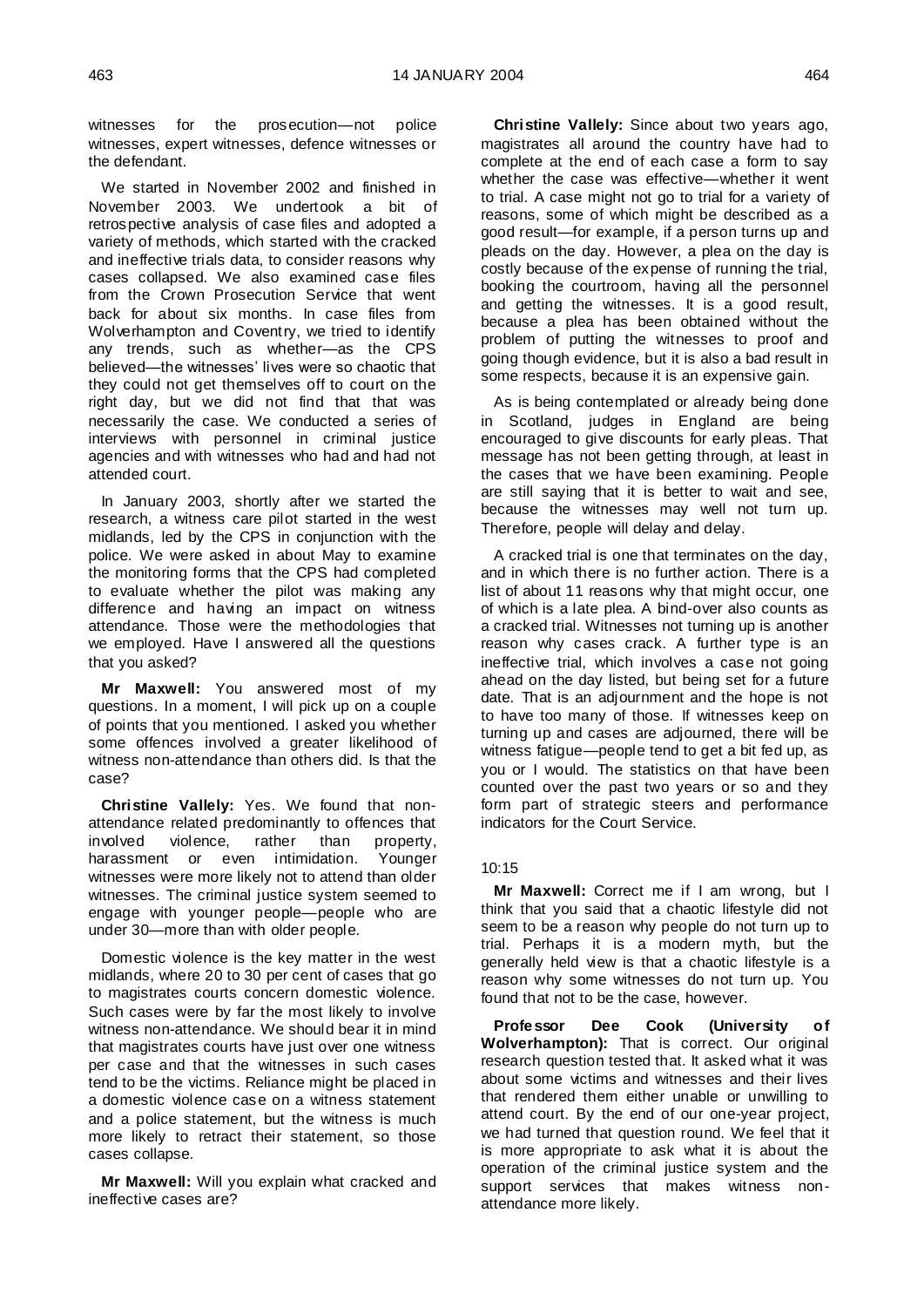When we considered the characteristics of victims and witnesses who did not attend court, gender and ethnicity turned out not to be significant determinants. As Chris Vallely mentioned, youth was a determinant. The cases in which witnesses do not attend are most likely to be those involving younger, predominantly male defendants who are alleged to have been involved in a violent offence, rather than in a property offence. The other factor was whether the witness was likely to know the accused. We found that one of the principal reasons for non-attendance was intimidation.

There is a far greater likelihood of nonattendance in domestic violence cases. We interviewed victims and witnesses, some of whom had attended court and some of whom had not. We asked them about their experience of the processes and their reasons for not attending. Overwhelmingly, they gave reasons of fear and intimidation. They felt that the criminal justice system and the support services should be doing more to protect them outside and inside the court. They felt that simple things ought to be done for them. For example, they wanted to be notified in good time about when they were due to arrive. In many cases, people did not think that they had enough notice to attend court.

Aside from intimidation and problems with notification, there was a tranche of issues around personal and practical difficulties, which included child care, travel and getting time off work. We felt that those issues did not reflect what could be termed chaotic lifestyles among victims and witnesses so much as a lack of co-ordination of support to enable them to attend. Those findings debunked the myth, to a great extent. Many of the policy recommendations that came out of the research are far more to do with the criminal justice system than with the pathologies or biographies of the individuals who do not turn up.

**Mr Maxwell:** You mentioned early guilty pleas, the idea of which did not seem to be getting through to the accused. Could you expand on that a little? The idea is that, if the accused knows that an early guilty plea will result in a reduced sentence, the throughput of cases will increase and there will be less of a problem in the courts. You seem to be saying that, despite that, accused people are still not pleading early.

**Christine Vallely:** There are a variety of reasons for that. One question is at what stage the signal should be given to the defendant that there will be a discount for an early plea and whether the defendant should be told that the sentence will be reduced by X amount. I do not think that there are any guidelines on that. At the early stages of a case, or when different magistrates handle a case throughout its currency, a magistrate might feel

that they do not know enough about the strength of the case to say what kind of discount they would give for an early plea. From talking to magistrates, I know that they have the problem of knowing exactly what to say, when to say it and how to signal the message.

A defendant who feels that the victim will retract—which may happen in domestic violence cases in particular—will weigh up the potential discount that they may or may not get, and which nobody is really pushing, against the chance that the case may not reach that stage. I was astonished by the number of times that a defendant facing a simple assault charge can be brought back to court for a variation of bail or child contact conditions, for example. They might have to go back because, when the prosecution was supposed to be ready, it was still waiting for a full file or for a copy of a videotape to be handed to the defence, perhaps because of a backlog in the copying department. The defendant may go to court many times in the course of a few weeks or months in respect of one charge. Given that the case may collapse and come to an end at any point, why should the defendant not wait and see? That is the problem. The message is not getting through.

Another problem, especially with magistrate cases, although it may not be the same in the Crown court, is that if the case relies only on the victim's evidence, there is a great chance that it might fold. The evidence gathering that the police are required to do seems to be ineffective at that level. If a defendant was presented at an early stage in the trial process with both a strong, goodquality case and the discount, there would be more chance that he or she would plead guilty at that earlier point.

**Marlyn Glen (North East Scotland) (Lab):** You have gone through the principal reasons for nonattendance and comprehensively debunked the notion of the witness deficit—that is not where the problem lies at all. I have a question on an issue that you have not covered. Is there a difference between the attendance or non-attendance of complainant witnesses and other witnesses?

**Professor Cook:** Non-attendance is a specific issue for victims in domestic violence cases, but the interesting point is that, in general, the patterns and numbers are not much different; the same reasons for not appearing were articulated by witnesses and victims. Intimidation seems to apply as much to witnesses as to the victims of crime. If anything, the non-attendance problem might be slightly greater for witnesses than it is for victims, but the reasons that the two groups give are similar. Non-appearance is often a result of the fear of reprisal or actions by people whom the victims or witnesses already know.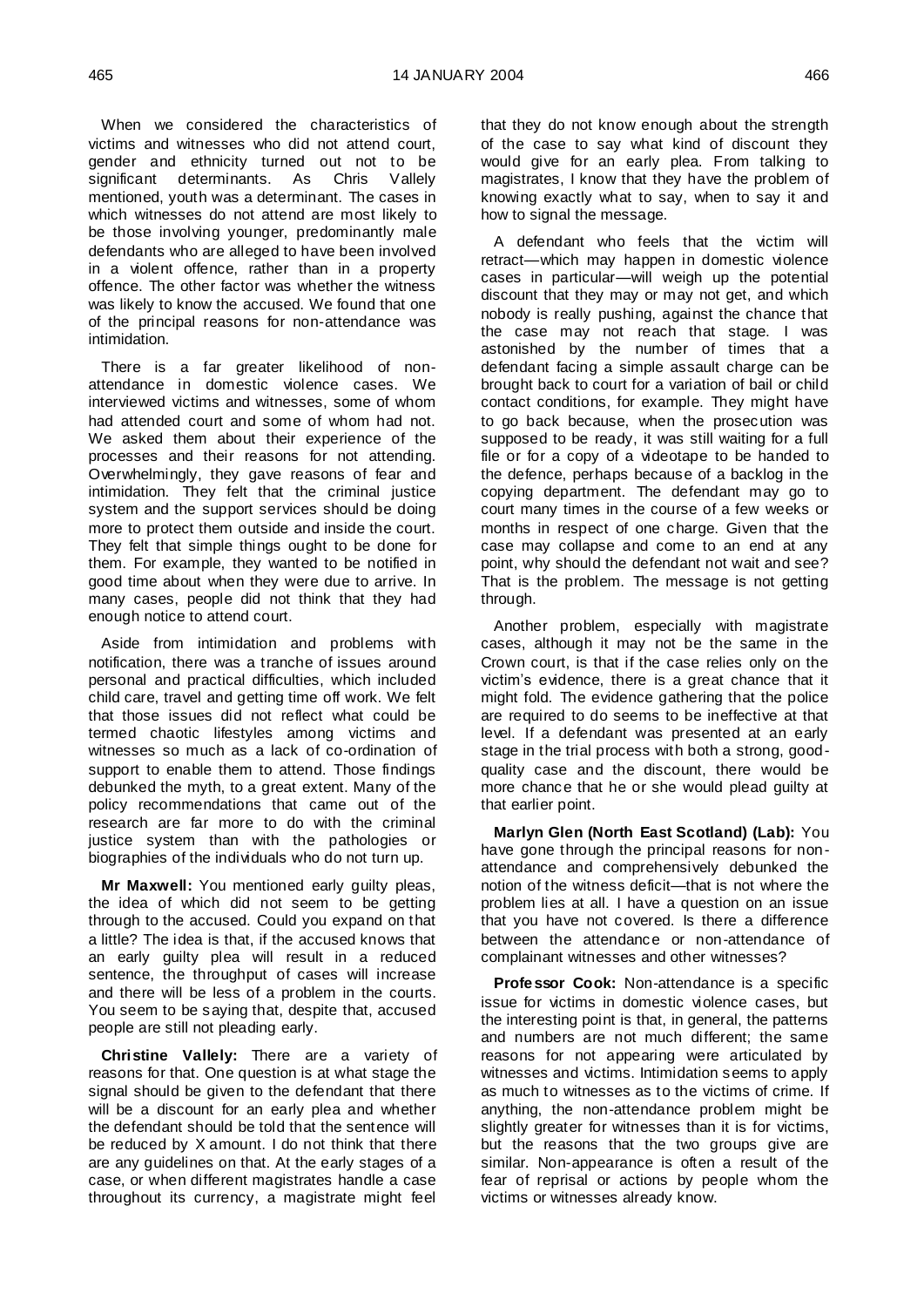When we turned the question round and asked people who attended court why they did so, they gave the reasons of justice and duty, but nonetheless said that they felt fear and intimidation. They, too, suffered from notification delays, lack of support and lack of information about issues such as expenses, travel, time off and child care. In a way, we found that the issues were more systemic than individual and that they were largely not to do with whether the people involved were victims or witnesses.

**Marlyn Glen:** Did witnesses for the defence attend court more or less often?

**Christine Vallely:** We did not do research on the defence, because our brief confined us to considering civilian prosecution witnesses. considering civilian prosecution However, in the course of the research, we came across a wealth of feeling in certain areas, particularly in the CPS, that defendants often play the system, delay and are absent and have to be chased. However, we are again talking about small numbers of non-victim witnesses. The statistics indicated that there was an average of 1.6 witnesses per case, so generally the only witness was the victim.

I will add to what Dee Cook has said. Our analysis of the case files threw up results that were slightly different from the qualitative results that we obtained from direct interviews with victims and witnesses. The statistics seemed to show that more witnesses who were not victims attended. It tended to be victims who did not attend.

I want to make a point about intimidation. In my view, the problem is fear of intimidation rather than actual intimidation. We did not come across many instances of actual intimidation. The feeling tended to be that because the case was in a magistrates court, the offender would not attract a large sentence even if he was found guilty. People knew that they would have to continue living in the area where the incident happened and where the defendant and his family live, so they would rather get on and not pursue the matter. Fear was a problem.

Dee Cook referred to problems of communication. There is a duty on the CPS to communicate directly with victims when there is a change in the charge. However, there is no duty on it to keep them informed of the progress of the trial or to contact witnesses to tell them what is happening. Often people told us that a case had been going on for ages, that the incident happened X months ago and that they had heard nothing since they made their statements. They did not know whether the defendant had pleaded guilty. One person said that they read in the newspaper that a defendant had pleaded guilty.

Communication is a serious issue. The witness care pilot that was introduced in the west midlands last January required contact with witnesses to inform them of the progress of cases. There was one very successful scheme in West Bromwich, which involved one person ringing all the witnesses before the case came to court to ask whether everything was still okay and whether they needed transport to be arranged. That was a big responsibility for one person, but it produced a significant increase in the number of witnesses attending. The personal touch and talking over in a friendly way what was likely to happen when witnesses arrived at the court worked well. That seemed to be what people wanted.

**Professor Cook:** The case study of victims who were supported by the scheme indicated that more than 90 per cent of them turned up on the day. Often the support is relatively low tech—a telephone call and regular personal contact. Victims and witnesses want continuity of support, from the incident through to aftercare. There is evidence that attendance can be enhanced significantly, especially in cases where there are vulnerable witnesses and witnesses who are victims in domestic violence cases. Where support systems are in place from the word go and there is effective liaison from the stage of reporting to the police onwards, attendance is significantly enhanced.

**Marlyn Glen:** You have talked about the factors affecting witnesses. Can you comment briefly on the risk assessment framework that you recommend?

**Professor Cook:** By the end of the research, we came to the conclusion that the risk assessment framework would be a framework for issues that the criminal justice system needs to address, rather than for individual risk factors. There are risks if victims and witnesses are young, male and involved in crimes—predominantly crimes of violence, rather than property crimes. If we are dealing with victims of domestic violence, there is a need for continuity of support from the incident onwards and regular contact on the progress of the case. There is a pressing need for links between the support services, the police and the CPS, so that there can be regular updates on the progress of the case and victim and witness fatigue does not set in. The risk assessments relate to the provision of services and support rather than to anything that is pathologically wrong with the lifestyles of the victims and witnesses.

**Margaret Mitchell (Central Scotland) (Con):** I want to tease out what lies behind non-attendance in domestic violence cases. Is it only the complainer who does not attend, or does nonattendance extend to other members of the family or household? Is the non-attendance of the complainer or other members of the household simply the result of intimidation or is something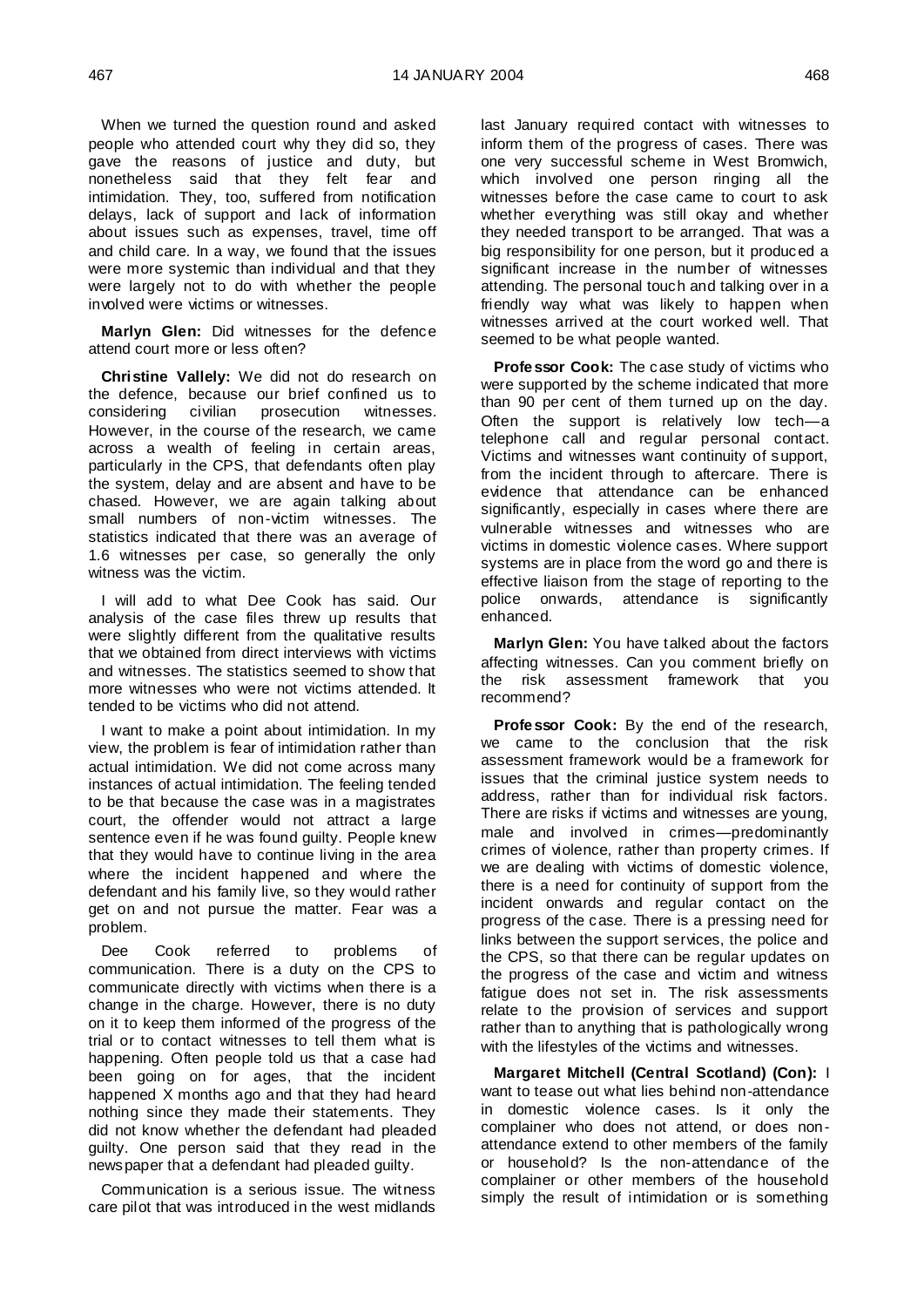else going on in the background, such as the complainer saying that, because things are okay now, they do not really have to go to court and the incident will not happen again?

# 10:30

**Professor Cook:** We are just completing a piece of work on specialist domestic violence courts for the CPS. We have found that it is rare that witnesses other than the victim are called. The stress is overwhelmingly on the victim as the key witness and the case stands or falls on her—it<br>is usually a woman. Non-attendance is is usually a woman. overwhelmingly non-attendance of the victim.

The reasons behind non-attendance are often to do with wanting to move on, either with the perpetrator or without. We came to the conclusion that, if a case does not proceed, that is not inevitably a bad result, as long as the woman feels that she is supported and that, if she has decided to retract, she has made an informed decision. We believe that unplanned non-attendance is still problematic but, if a woman makes an informed decision with support from community-based organisations or women's networks and she wants to retract, we do not see that as being too much of a problem. The difficulty comes when she is not supported and does not turn up on the day because she is afraid. We see that as a problem. I do not know whether that answers your question.

**Margaret Mitchell:** I was wondering about cases where the victim does not have community support and the couple have apparently resolved the problem themselves but the violence happens again.

**Professor Cook:** There is a lot of evidence that repeat victimisation is dramatically reduced with the advent of specialist domestic violence courts and where there is co-ordination of support. For example, we are coming across reductions of approximately 35 per cent in repeat victimisation in the Wolverhampton area. That is highly significant. Likewise, there has been a dramatic reduction in repeat victimisation in Cardiff, where there is a specialist court. The issue is not so much that there is a specialist system there; it is that the court offers a framework within which support can be co-ordinated between the criminal justice system and outside agencies, which seems to offer positive benefits. We are due to complete the research on 31 January, so we are close to the end, but that is the message that is coming out of it at the moment.

**Margaret Mitchell:** That is helpful, thank you.

**Mr Maxwell:** I seek clarification on one point. You talked about a reduction of 35 per cent. That sounds highly significant. Is that just in domestic violence cases?

**Professor Cook:** Yes. There is a 35 per cent reduction in domestic violence cases.

**Bill Butler (Glasgow Anniesland) (Lab):** You have talked about the need for continuity and coordination of support for witnesses and you said that that would tackle the root problem of nonattendance. Christine Vallely also mentioned the pilot for witness care and the fact that it seems to be having a positive effect. For the record and for the committee's information, could you say whether there are any plans to roll out that pilot programme for witness care?

**Christine Vallely:** In mid-May, when Professor Cook and I were in the middle of our case study, we were suddenly asked to evaluate that scheme, which was not part of our original project. We were told that the Home Office was keen to roll out the pilot project as quickly as possible and were led to believe that that might happen in the summer but, since then, we have heard nothing further about it.

A CPS-led scheme was being trialled in the west Midlands and a trial of a similar but police-led scheme—in Southwark, I think—had begun. As I understand it, those results were going to be compared to find out which was the best lead agency. We felt that it was better that the police led such a scheme, as they had charge of the witness from the start. When we subsequently interviewed victims and asked them what they thought of the CPS, they would say, "Who are they?" It seemed strange to us that the CPS would be put in charge of leading witness care when it had so little to do with witnesses. In fact, the prosecution fears that any contact with the witness might give rise to accusations of coaching them and of influencing and contaminating the evidence. We need to address the issue of the sanctity of the evidence and who should be put in charge of it.

We felt that, although the care scheme was going reasonably well—we should remember that it was still at a very early stage—it might be better if the police had the witness from the start of the process. After all, they are the face of things; they are the people whom the witness knows.

**Bill Butler:** Were the police the lead in the pilot?

**Christine Vallely:** In the west midlands scheme, the witness care team—such as it was—was specifically located in CPS offices. In the best model, police witness warners—who are civilians, not police officers—formed part of a team that liaised closely with the witness service, which is a voluntary organisation. When we evaluated the scheme in May, although it was still too early to say whether it was having a significant impact on the figures, we found that it was having an impact on witness satisfaction. Reviewing the scheme's attendance statistics in six or eight months' time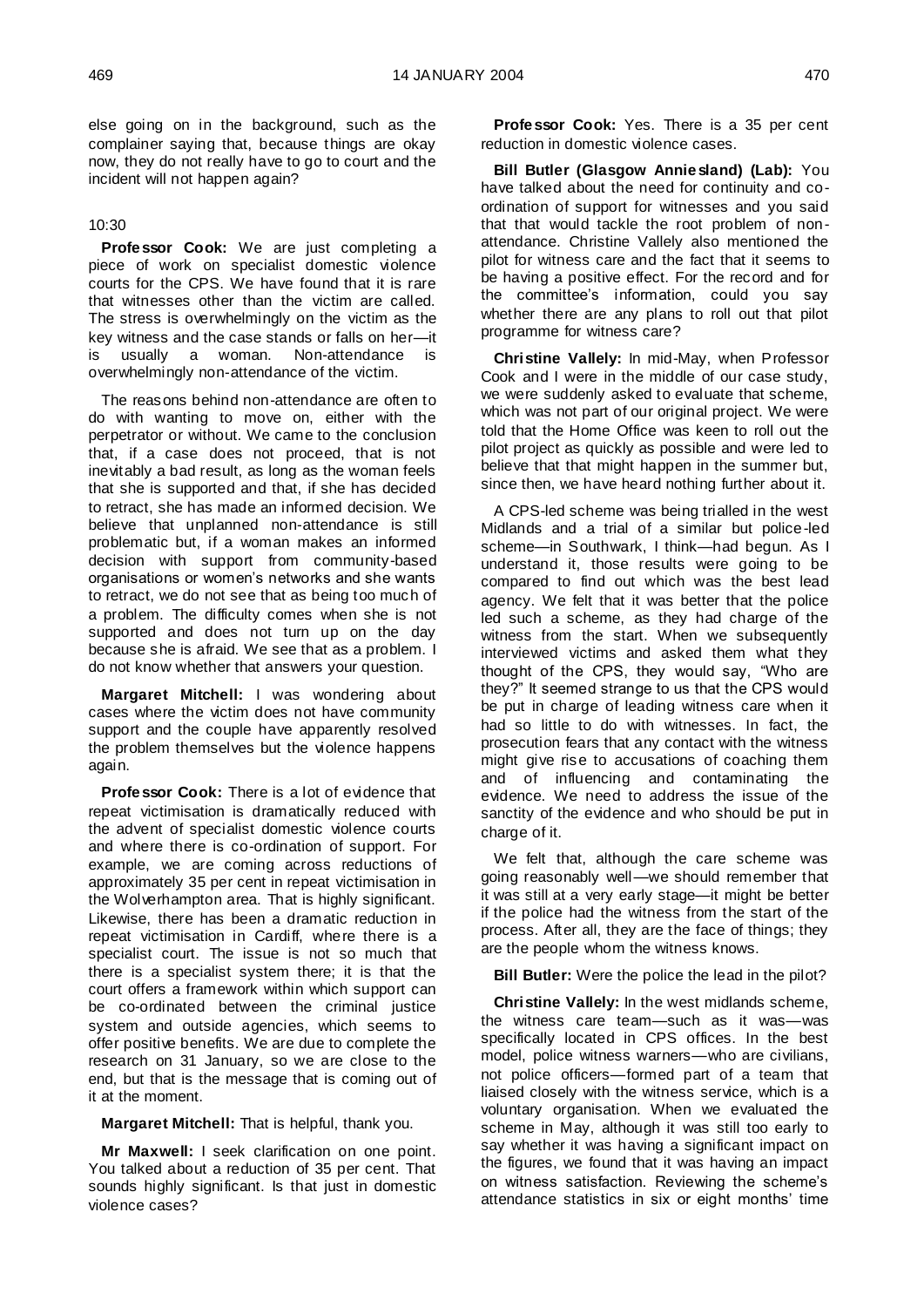would give us a better picture of whether it was delivering concrete results and getting witnesses into court.

**Bill Butler:** Was the scheme changing the culture and the approach to the problem?

**Christine Vallely:** Definitely. These things take a bit of time; however, one problem with such an approach is that systems need to be in place. Although there were good, enthusiastic and committed people in the witness care pilot schemes, too much depends on them if the system is not embedded in the agencies' framework. As a result, problems arise as soon as those people move on.

**Professor Cook:** Given the contents of the Queen's speech and certain issues such as establishing a code of practice for victims and appointing a commissioner for victims and witnesses, the roll-out of witness care pilots forms part of a very dynamic policy context. At this stage, it is probably wrong to talk about a roll-out of specific witness care pilots. Instead, we should discuss embedding the notion of witness and victim care in structures throughout the criminal justice system. I believe that there is a commitment to put the victim at the heart of the criminal justice system and that that approach is being pushed even further.

**Bill Butler:** So the evaluations exist in order to come up with a system or approach that can be rolled out. Are you saying that, at the moment, you do not have that approach and that the pilot projects will produce it?

**Professor Cook:** Indeed. Practice is very variable. I should also stress that our research in the past year has shown that there are some real problems with data and information-sharing protocols and data protection issues. When voluntary and community sector organisations were involved in multi-agency support teams, which is a highly desirable approach, we found that there was some reluctance in some—not all— CPS circles to share information. As a result, there is a blurring of what is and is not possible with regard to information sharing, but a very positive team that wants to work collaboratively in the interests of victims and witnesses will make the approach work.

**Bill Butler:** So it comes down to a change in culture—the problem is attitudinal.

**Professor Cook:** It is largely attitudinal, because the mechanisms are in place in the UK under the Crime and Disorder Act 1998. The mechanisms for sharing information and data are there if the will is there. I go back to the example of the Cardiff fast-track domestic violence court, which has developed information-sharing protocols and risk assessments that operate

across health, education and social care as well as the criminal justice system. Those things can be done.

The lessons of the research must be taken on board—we must get the collaborative, multiagency act together. As Christine Vallely said, we came across a couple of examples of good practice. For example, the VIP—victim and witness information—project in Warwickshire is an information portal that deals with domestic violence, antisocial behaviour and a range of offences. It has a street-front location; there is a front door where victims and witnesses can call in and find out about the progress of their case. The information that the police have—up to a certain level of security—is available to everybody who participates in the portal, including voluntary and community sector organisations. That very interesting project, which is funded by the Home Office, started in October and will have very interesting results.

**Bill Butler:** Would it be possible to get more information about that project?

**Professor Cook:** We have spoken to Jan Kilgallon, who runs the project. As I say, it is a Home Office pilot project that started in October 2003 and offers an interesting way forward.

**The Convener:** Information about that project would be helpful, given the prominent issue of non-attendance of witnesses and the whole debate not only about the bill but about how to make the system more witness friendly. We would appreciate information about that project.

**Margaret Smith (Edinburgh West) (LD):** One of the suggestions in the bill is that measures should be put in place to compel people to be available to give evidence. In your view, when would it be appropriate to arrest and detain a witness in order to secure his or her attendance at court?

**Christine Vallely:** We have mixed views on the issue. It is possible in the system with which we are familiar to issue a summons when you know that a victim or witness is not going to attend court. Summonses are used variably. Some CPS offices believe that a summons should not be issued to compel a victim of domestic violence, for example, to attend, because that has an impact. The corollary for us is whether to issue a warrant for arrest for breach of that summons and therefore to criminalise a person who is a victim of domestic violence.

Some CPS prosecutors are happy to issue a summons, but not to follow that up with a warrant for breach. Magistrates' views also vary and the police have a different view about the matter. Their view is that a summons has to have teeth: if you are going to issue a summons, you have to show that you are prepared to follow it up.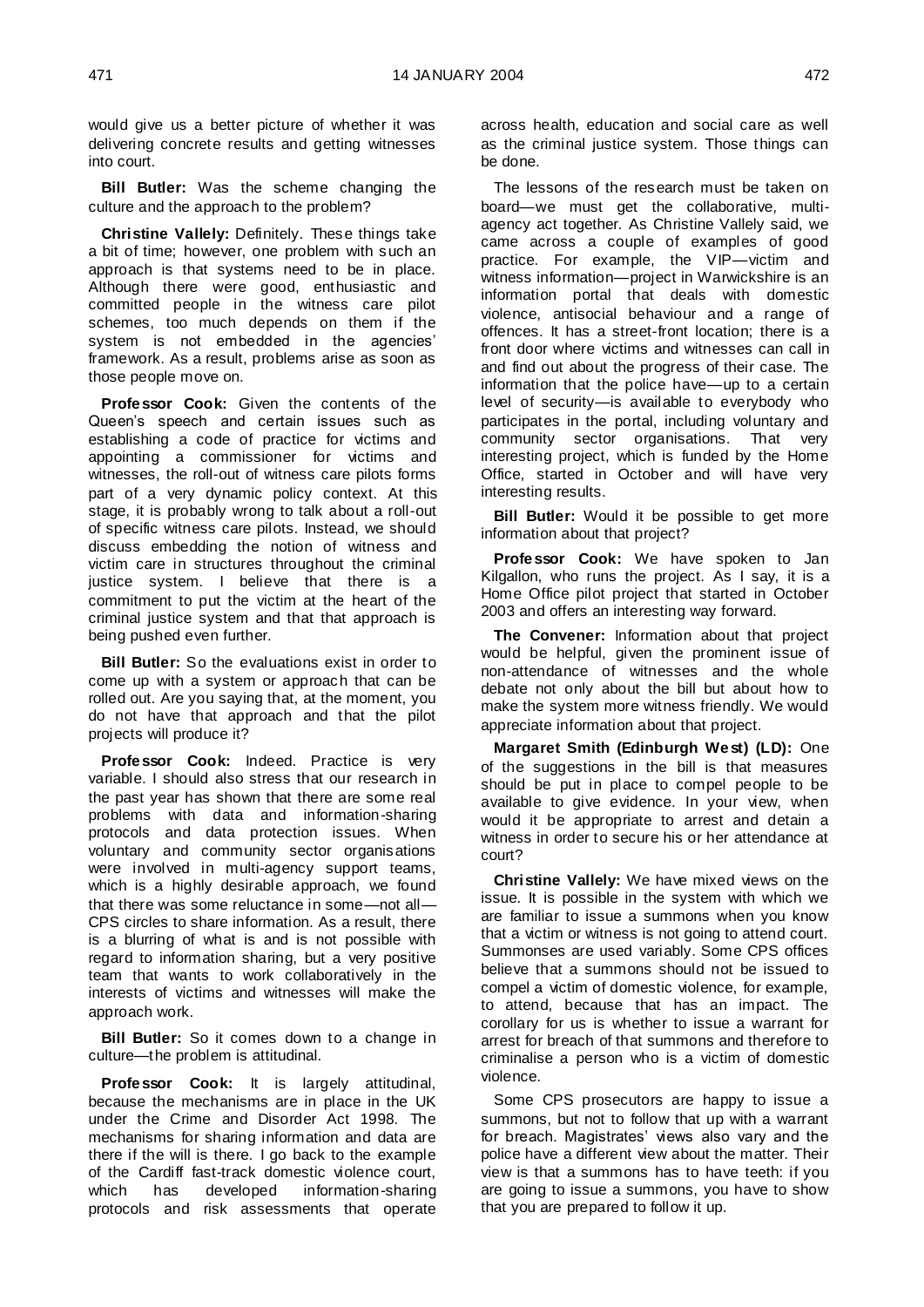Victims of domestic violence in particular—we have heard this even from advocacy support agencies—feel that they are relieved of the burden of prosecuting the case themselves if they are compelled to attend. They can say to their partner, "Look, I have done everything. You wanted me to retract and I have retracted. Now I am going to be compelled and the court says that I have to go." However, there are still women who would not answer the summons. Certain issues should be taken into account in deciding whether to issue a warrant for arrest. Those include whether there are child protection issues and whether there are self-harm issues in respect of the woman herself. I do not think that we could say categorically, "Oh, yes—you must go ahead and issue the warrant, and you must arrest the person." These are very difficult situations in which case-by-case decisions must be made.

# 10:45

**Professor Cook:** It is important to stress that, although there is a place for compulsion, we have looked at the patterns and reasons for nonattendance and the number of what we have called "deliberative non-attenders"—the people who do not turn up at court without just cause or a well-articulated reason—is relatively small. We are talking about a minority.

On the basis of this research, we believe that for the most part we can reduce non-attendance by creating better systems through the criminal justice system and better support. The issue of compulsion is relatively marginal, but it is important in cases of domestic violence. If a summons is issued, are we prepared for that to be enforced? Some practitioners argue that if not, word will get around that summonses do not have teeth and are not worth using.

As Christine Vallely rightly said, there is a very specific issue in domestic violence cases that may not exist in others. Risk assessments should be conducted before a decision is made to issue a summons and, in particular, a warrant for breach. Risk assessments must include the risk of selfharm to the victim. However, there is a view among women support workers in the voluntary and community sector that there will always be a place for compulsion when a women says that she does not want to attend but a risk assessment is conducted that indicates that her children are at risk. It is important to stress that there may be a place for compulsion when child protection issues are at stake. Our view is that if a decision to compel a witness to attend is to be taken in a domestic violence case, it should be taken in conjunction with voluntary and, perhaps, statutory sector support agencies. A risk assessment should be conducted before that happens.

**Margaret Smith:** You have focused very much on domestic violence situations, which are quite different from organised crime situations or situations in which the accused is known to the witness in a different way. What approach should we take in such situations?

**Christine Vallely:** In every case, I would be inclined to want to know what the consequences for the person might be. They might have children who were not part of the incident, but I would be concerned about issuing warrants to arrest without knowing the full background. There are very simple—apparently trivial—matters that must be addressed. For example, has the witness had proper notice of the hearing? We discovered that contact details may be inaccurate, which was astonishing to me. So much time may have passed since an incident took place that a witness may have moved or changed their mobile phone number. I would need to be assured that the witness had had effective notice, had not been misinformed or not informed at all and had made a deliberate choice not to attend.

**Professor Cook:** That is the point that we are making in relation to deliberative non-attenders. We are saying that there will always be a place for compulsion. In the case of deliberative nonattenders, compulsion is an issue, providing that it can be demonstrated that they have received due notification—in other words, that the system has not let them down in terms of information about the progress of the case. If that condition is satisfied, compulsion may be possible. However, on the basis of the research that we have done, we feel that there is so much slippage that one cannot assume that because someone does not turn up for a court hearing on a particular day they have simply decided that they cannot be bothered. In that situation, one cannot just issue a summons. There may be many other hidden reasons for nonattendance.

**The Convener:** One issue with which you may be able to help us is that of early disclosure of police witness statements. This relates to the need to tidy up the system and have early disclosure. If we have that, parties will be more prepared and cases will be more likely to go ahead. That is our theme. We have heard evidence about the purpose of police witness statements and the fact that they vary in quality. If they were of a better quality, it might almost be possible to use them as a precognition. Questions have arisen around that, however. What would the witness think if they knew that the statement that they gave to the police would be released to the other side pretty early on in the process? In some cases, the police tell witnesses that if they give a statement to them at the time, they might not have to appear in court. Any information that you might wish to give us on that point would be very useful.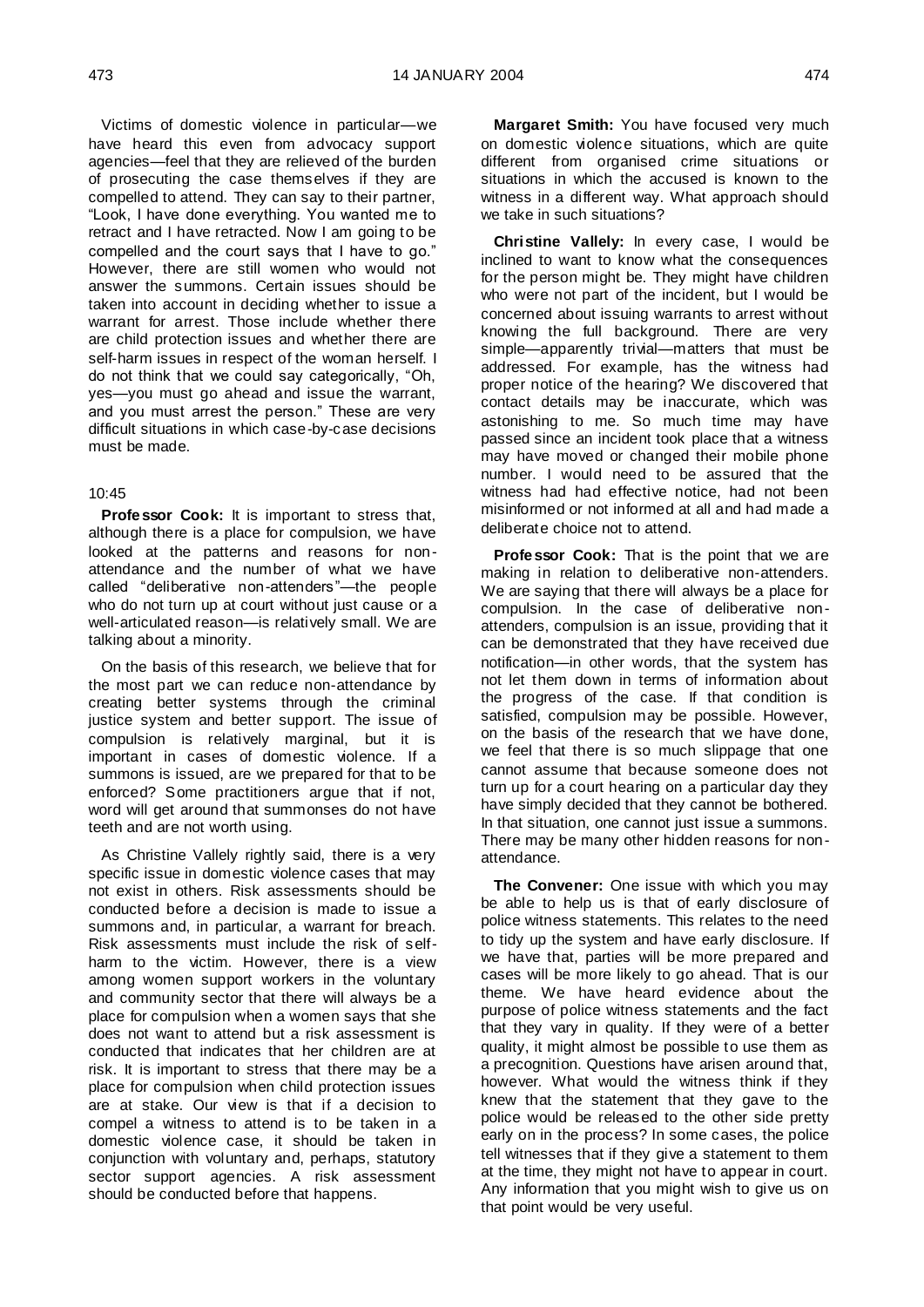**Christine Vallely:** We have not done specific research into that area, although we have come across examples of it, both through looking in case files and through talking to people. The question of the quality of police statements is interesting. It is extremely variable, although that does not necessarily correlate to the age or experience of the officer who takes down the statement.

On the second point, we came across countless instances of people being told that, if they gave a statement to the police, they would not have to go to court and nothing else would happen. Part of the message that the witness care pilot tried to convey to police officers was that they must not say such things when taking a statement. Various methods of getting that message through to police have been tried in a number of places in the west midlands, including having little cards with bulletpoint messages to police to remember not to tell the witness that they will not need to go to court. It can be as simple as that. Much of the reluctance of witnesses is based on misinformation or a lack of information. It would be better if witnesses were told right from the start what the likely scenario was going to be or what the possible outcomes were.

We obviously want witnesses to go to court and we want people to be brought to justice. However, we do not want cases that are not strong and which might collapse to limp on for weeks or months at enormous cost. It is better to be up front, to give true information, and to put in the support at the start, so that organisations such as the witness service can tell people that they can have someone from the service talk them through things, that they can go to court and have a pretrial visit to see what the courtroom looks like, and that they need not be afraid of the processes involved. Giving better, accurate information from the start is likely to lead to stronger cases. If a case is not strong, the prosecutor needs to take an early decision to discontinue and stop wasting time, money and effort on cases that are going to fold at a later date.

**Professor Cook:** I totally agree with that, but wish to add one small point about training. We came across mixed views about whether the police were actually being trained in victim and witness care. Practice is very variable, and there are training issues around better collection of evidence, better taking of statements and better relationships and linkages between the police and victims and witnesses. At the moment, despite the fact that we are being told that witnesses are at the heart of the criminal justice system, issues such as those that Chris Vallely has just raised cannot be resolved unless police officers are getting trained in such best practice.

**The Convener:** The report leading to the introduction of the Criminal Procedure<br>(Amendment) (Scotland) Bill mentions the (Amendment) (Scotland) Bill mentions the importance of court accommodation, particularly in cases where the witness might come across the accused. So far, no specific measures have been recommended in that regard, but how important is it to address that issue?

**Professor Cook:** Forgive us if we concentrate a lot on domestic violence—we are involved in work in that area. Witnesses in the situation that you describe are a key group as far as witness nonattendance is concerned. We looked at a range of courts, and the question of court accommodation is vital. Often, there is apparently very little that can be done with old, listed court buildings. However, the provision of separate entrances and exits, where that is possible, is vital if we are to address the issue of intimidation. Victims and witnesses could also be accompanied to court. It is low-tech stuff, which can involve the voluntary and community sector, Victim Support or the witness service simply accompanying somebody and showing them around the court.

Court accommodation is also important. If a victim or witness knows that they do not have to run the gauntlet past the defendant and various friends, relatives and supporters, they would be far more likely to give evidence. At the same time, there are issues around accommodation, child care and provision of refreshments. If you are going to keep people hanging around for two, three or five hours, you have to give them effective facilities to use during that period.

Another issue that will be raised in relation to accommodation relates to vulnerable or intimidated witnesses; there might be a need for video links and other facilities. The type of accommodation at the court is vital. There have to be separate rooms and the technology and infrastructure have to be available to enable that to happen.

We are finding that there is a stress on intimidation and fear so it might be that, as in England and Wales, the facilities for juveniles are extended to adults. The demand for such facilities is going to increase dramatically.

**Mr Maxwell:** One of the measures in the bill that we are considering is the possible detention or electronic tagging of reluctant witnesses. Given that you said earlier that attendance of witnesses was significantly enhanced by personal contact with the court system, even if it was as little as a phone call, do you believe that electronic tagging is necessary or desirable? If better systems were in place and there was more personal contact, would that deal with the problem in the majority of cases?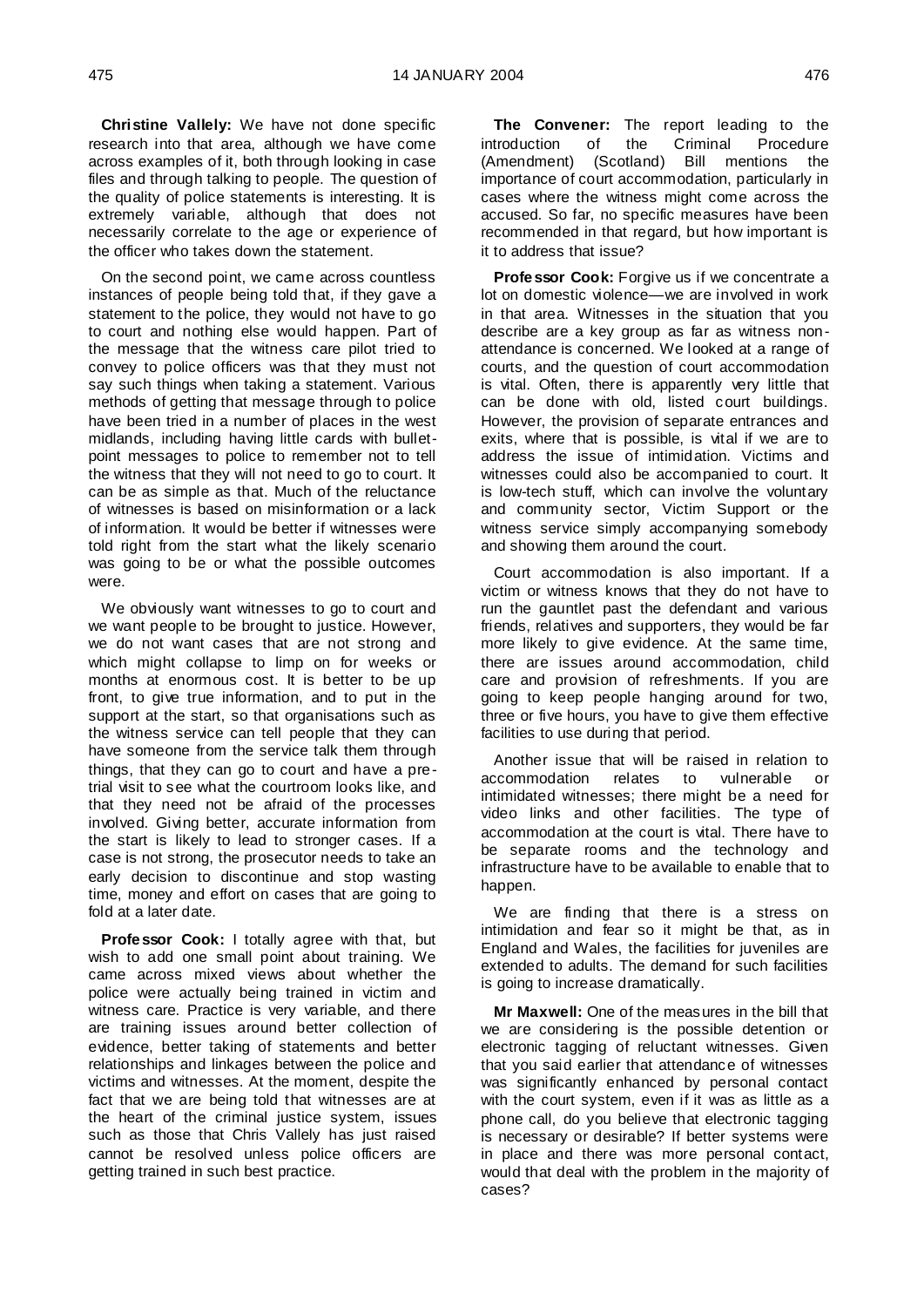**Professor Cook:** I would overwhelmingly not agree that such measures are an effective and appropriate way of encouraging attendance. They send out the signal that the victim is being criminalised, which I think is appalling practice. We can use interpersonal and low-tech means of keeping in touch. There always seems to be a regression into trying to use controlling high-tech mechanisms that are simply not appropriate and that send out all the wrong messages to victims and witnesses. I emphatically do not agree with that idea.

**Christine Vallely:** I might not be as vehement as my colleague, but I would prefer to make sure that all the low-tech and obvious measures are taken first. Before we start to say that it is all the witnesses' fault, we should check what we are doing first and make sure that the systems are running smoothly and that we have their details correct. It could be as simple as that.

I stress that the cases that we have been considering are cases of assault in the magistrates court. They are not cases of grievous bodily harm or drug dealing. Although the type of case that we have been considering forms the majority of cases going to trial in England, they are not about the serious offenders that you are talking about.

**The Convener:** That is all the questions that we have for you. On behalf of the committee, I thank you and commend you for the evidence that you have given. It has been extremely valuable and your trip has been worth while, from our point of view.

We will hear next from the Deputy Minister for Justice. I suspect that the session will be long, so I will allow a two-minute comfort break.

## 10:58

*Meeting suspended.*

# 11:03

*On resuming—*

**The Convener:** I reconvene the meeting. Before we continue, I want to put one very important preliminary matter on the record. In the *Official Report* of last week's Justice 1 meeting, Stewart Maxwell should have an asterisk next to his name on the contents page. As anyone who reads the *Official Report* will see, he attended the meeting and had a lot to say. I just wanted to correct that for future reference.

I refer members to the letter from the Minister for Justice on the bill's provisions, just to alert them to the fact that their bundle of papers contains some information that they might have been looking for.

I welcome to the meeting the Deputy Minister for Justice, Hugh Henry. I also welcome Tom Fyffe, Sharon Grant and Moira Ramage, who are members of the bill team and might want to pitch in during the evidence session. The minister is scheduled to be with us until 1 o'clock, which I hope gives us ample time to ask our questions. In any case, minister, we will try to ensure that you get away at the due time.

**Margaret Mitchell:** I will start with the savings in legal aid that are expected from the new procedures. In its submission to the committee, the Scottish Legal Aid Board suggests that there would be a saving of £250,000 per annum. However, a detailed examination of the figures shows that that saving is almost entirely the result of shifting High Court cases to the sheriff court and that, without such a change, the new procedures would mean net additional costs to SLAB of about £750,000. Is that broadly correct?

**The Deputy Minister for Justice (Hugh Henry):** I assume that SLAB has done a careful calculation in that respect. I have no reason to doubt its analysis.

**Margaret Mitchell:** So you are quite happy for that to go on record.

**Hugh Henry:** Yes. I think that we are building our case from that point.

**Margaret Mitchell:** The bulk of the additional costs of the new procedures seem to be attributable to the introduction of mandatory preliminary hearings and managed meetings. That figure has been estimated at £875,000 of a total cost of £1 million. Does that mean that if High Court cases were not shifted to the sheriff court the new procedures would be more costly?

**Hugh Henry:** It would be hard to imagine why we would not shift cases from the High Court to the sheriff court. After all, that is an integral part of the overall package. We are not seeking to extract, process and cost one element while ignoring others. As a result, although we expect some parts of the proposed legislation to be more costly than others, we also expect that savings will be generated. We do not want to examine the process in such an isolated way. If we consider the legislation as a whole, we find that some parts will incur costs but that others will compensate for that.

**Margaret Mitchell:** I want to press you a little more. In appendix 1 of its submission, SLAB estimates that the managed meeting will cost £300,000 and the mandatory preliminary hearing £575,000. As a result, the net cost of the procedures will be £875,000. Is that the case?

**Hugh Henry:** I have no reason to doubt those figures.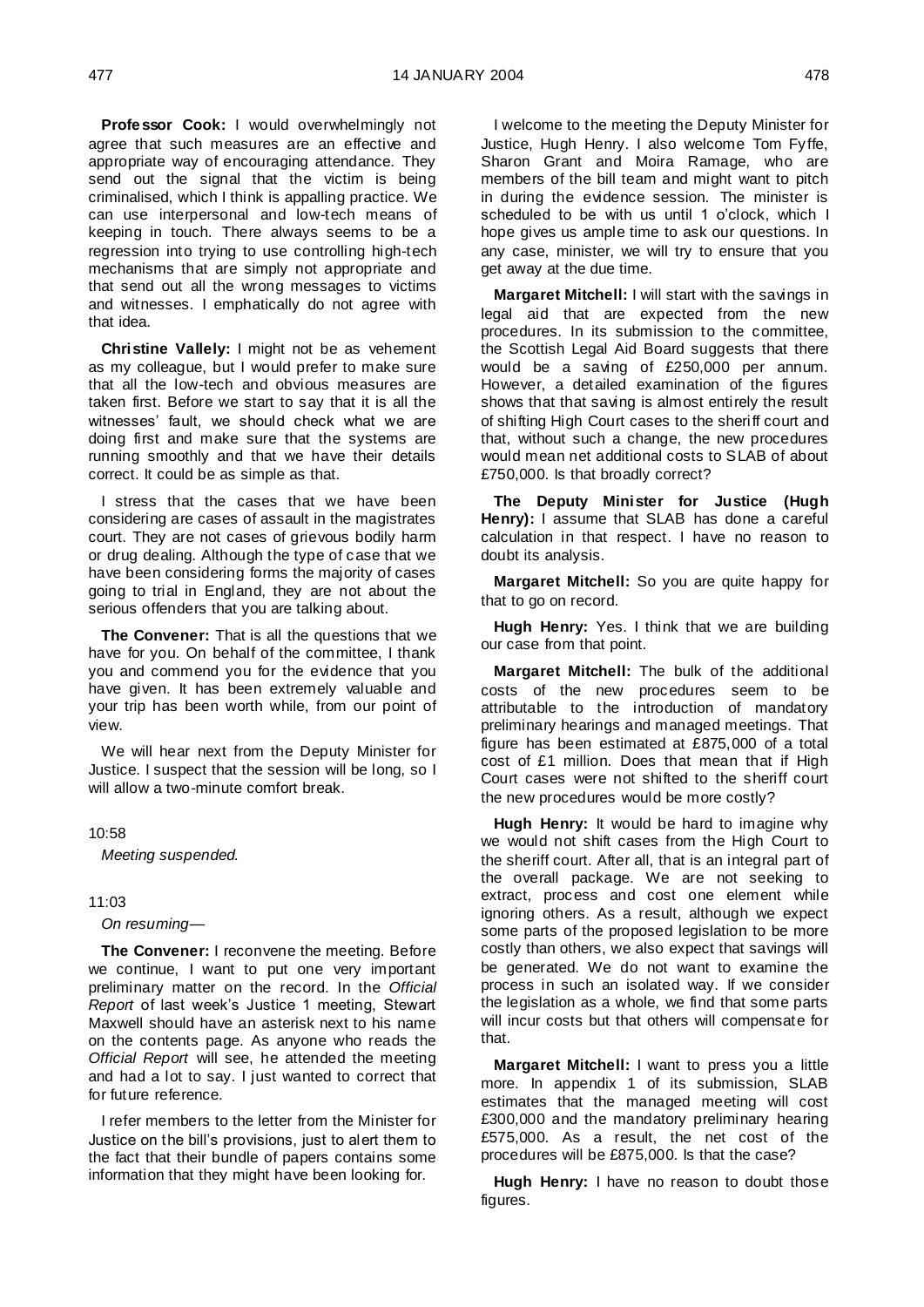**Margaret Mitchell:** The move from the High Court to the sheriff court is expected to save £1 million, which means that there will be a shortfall if that does not happen.

**Hugh Henry:** I cannot see why that move would not happen. Shifting business to the sheriff court is an integral part of the package and I see no reason why we would not proceed on that basis.

**Margaret Mitchell:** The fact is that you have accepted that, on a standalone basis, the new procedures will cost an additional £875,000. In other words, the proposals have a cost element.

**Hugh Henry:** Figures have been produced that suggest that a certain part of the process will cost more than others. However, another part of the process will compensate for that. We see the package as a whole and do not wish to proceed only with parts of it. In other words, we are presenting it as an entirety. Although one part might be more expensive than another part and certain costs might be incurred, we have anticipated that. I have no reason to doubt the figures that have been produced. We suggest that not to include the shift in business from the High Court to the sheriff court would seriously weaken the package.

**Margaret Mitchell:** I just want to establish that there will be legal aid costs in the new system and that the Executive understands and accepts that.

**Hugh Henry:** We accept the figures that have been produced and see no reason to doubt them.

**Margaret Mitchell:** Those figures come specifically from the managed meeting and the preliminary hearing.

**Hugh Henry:** That is correct.

**Mr Maxwell:** Margaret Mitchell has covered much of the savings and costs that were identified in the Scottish Legal Aid Board submission. Do you envisage any savings other than those mentioned by SLAB?

**Hugh Henry:** There are substantial potential savings to be made in relation to legal aid. There could well be savings to be made in certain parts of the administration of the process, which would be speeded up. A more efficient use of High Court time might produce savings but, at the same time, we hope that it will also enable the High Court to hear more complex cases.

The rationale behind what we are proposing is not cost-saving. We accept that money might sometimes have to be provided, but we are trying to improve the workings of justice and create a more efficient and effective system. We are trying to remove from the system some of the stress and strain on victims and witnesses, and ensure that justice is speedily done. We believe that we can make more effective and efficient use of our High Court resources than is currently sometimes the case. Although there might be some savings made through better administration and more efficiency, the rationale behind our ideas is better justice, not necessarily saving money.

**Mr Maxwell:** I accept that, but I wanted to clarify whether you envisaged that more efficient use of High Court time might lead to other savings.

I have one more quick question to follow up Margaret Mitchell's questions on the transfer of business from the High Court to the sheriff court. Do you believe that it is wise to go ahead with the proposal before the McInnes committee has reported?

**Hugh Henry:** I do not anticipate that anything that the McInnes committee is considering will prejudice what we are proposing. We anticipate that the shift of cases to the sheriff courts will take place in the spring of this year and there is no reason to believe that we should move away from that timetable. Discussions with the sheriffs principal are still going on about the shift of business, but I doubt that anything that comes from the McInnes committee will alter fundamentally the principles that have underpinned our current proposals.

**Mr Maxwell:** From what you have just said, it is clear that you still envisage that the shift will begin in April.

**Hugh Henry:** We have always said that it would be in the spring. Further discussions have still to take place and we will see whether anything significant comes out of those. However, as things stand at the moment, we have no reason to doubt that we will be able to adhere to that timetable. Clearly, if anything comes from those further discussions, we will have to reflect on that and keep the committee informed.

**The Convener:** Margaret Mitchell has dealt with the question of savings and costs in relation to legal aid. I want to develop that theme and talk about some of the issues that we raised with SLAB about representation. As we understand the evidence, High Court savings will mainly come from savings on legal aid costs because counsel will not automatically be available in the sheriff court. Am I right to assume that because of the savings identified, there is no question of changing the legal aid regulations to allow the routine appointment of counsel in the sheriff court under the proposal to shift business and extend sentencing powers to five years? Is that open for discussion?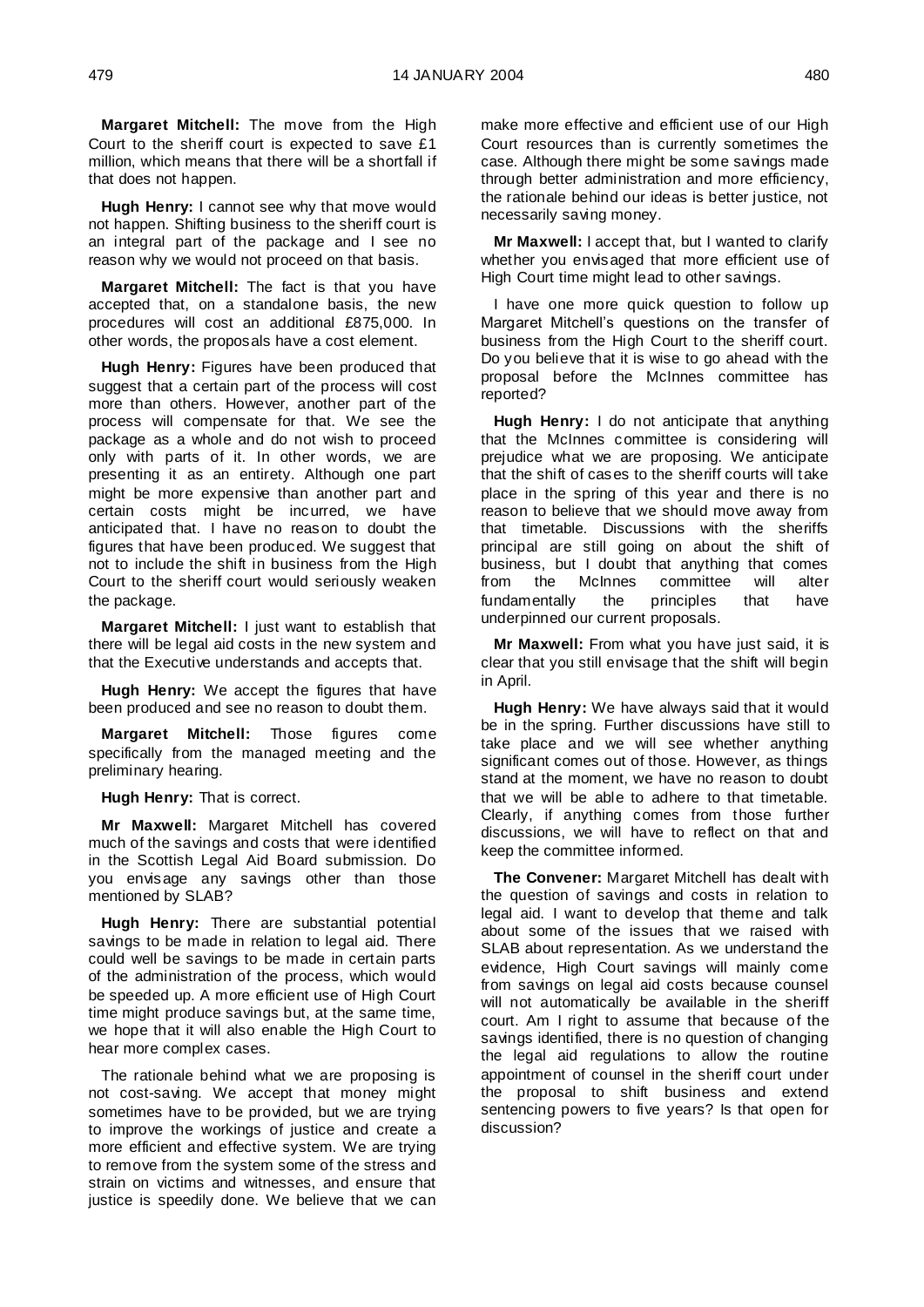## 11:15

**Hugh Henry:** I am not convinced that that would be absolutely necessary. We argue that many of the cases that are presently dealt with in the High Court could easily be dealt with in the sheriff court. One of the main issues now is that solicitors are not currently allowed to represent in the High Court. The complexity of some High Court cases—clearly not all of them—will not be hugely different to some sheriff court cases. I think that, if and when that shift from the High Court to the sheriff court takes place, solicitors will be more than capable of representing in the sheriff court in those cases that are effectively transferred.

If a particular set of skills is required, then a case for changing the regulations in that way would need to be made, but we do not anticipate that there will be problems. I would worry about making a presumption that advocates should start representing at the sheriff court, which might mean solicitors getting pushed into other areas. That said. I recognise the concerns that have been expressed to the committee, and which you yourself have just expressed, convener. It would probably be wise to suggest that, in the course of the review of legal aid that is now being carried out, some consideration be given to the arguments that have been advanced on the issue. If it would be helpful to the committee, I will take the matter back to the Minister for Justice and ask that it be brought to the attention of those who are engaged in the review.

**The Convener:** That would certainly be welcome. We must consider the principled issue around those cases where there has been an automatic right to a given level of representation, in other words senior or junior counsel. Many focus groups, particularly prisoner focus groups, have expressed opposition to the shift of business from the High Court to the sheriff court, because of that automatic right to the level of representation that is currently provided in the High Court. Do you agree that it is worth examining the principle again, in order to decide whether or not we should widen the scope for the instruction of counsel in the cases concerned, at least a percentage of which will be serious and complex cases? Indeed, that is why they are currently heard in the High Court.

**Hugh Henry:** There might be some such cases, but, in general, I am not persuaded that solicitors are not capable of carrying out the level of work that would be required in the cases that are to go to the sheriff court. It is, however, worth reflecting on the point that you have made, on which you have heard evidence from various witnesses who have argued their case. I think that the place to do that is in the review of legal aid. We will ensure that that issue is brought to the attention of those who are engaged in that review.

**The Convener:** That would be helpful. I want to ensure that we put to you all the points that we wish you to consider. I agree that, as you quite correctly point out, many solicitors will be well capable of taking on the added work. That is not disputed. It has been suggested to us, however, that we would have to examine whether there might be a gap in skills, as some solicitors have said that they would not wish to take on some of the new work. We would not want there to be a gap, simply because there will not be enough solicitors or solicitor advocates who are willing to take on the breadth of work involved in those cases where counsel are currently instructed. Would you examine the possibility that there might be a skills gap?

**Hugh Henry:** It is certainly worth looking into that, but I would point out that, simply because some solicitors are not comfortable that they have the necessary skills or experience to deal with a particular case, that does not mean that there are no other solicitors with the relevant experience or skills. There could well be more specialisation—as there is now—and people might concentrate on areas in which they are particularly comfortable. A person would not necessarily need to go to a solicitor advocate or an advocate—they might simply go to another solicitor with the necessary experience. There would not logically be a skills gap, but it would be better for us to reflect on the points that have been made and try to reach a conclusion.

**The Convener:** On extending sentencing powers in sheriff courts, the committee has heard concerns about substantial inconsistencies in the use of custodial sentences in the sheriff courts. Is it wise to extend the power of sheriffs in the face of such concerns?

**Hugh Henry:** It is difficult to engage in that issue; I would certainly not want to comment on sentences that sheriffs have given or to question the independence that those sheriffs have to make decisions. I do not mean to criticise High Court judges either, but criticism of sentences has not been confined to sheriff court sentences. You will be aware of a number of cases in recent months that have attracted criticism in the press and, indeed, from politicians, in which High Court judges have given sentences that some people think are inconsistent or inappropriate. It would be inappropriate for me to comment on those sentences, but I point out that the debate about consistency of sentencing is not confined to sentences that are given in sheriff courts.

**Margaret Smith:** I am sorry, but I would like to go back to the previous point that was made about sheriff courts. Would you be happy to accept that the legal aid review should also specifically consider the role of solicitor advocates? We have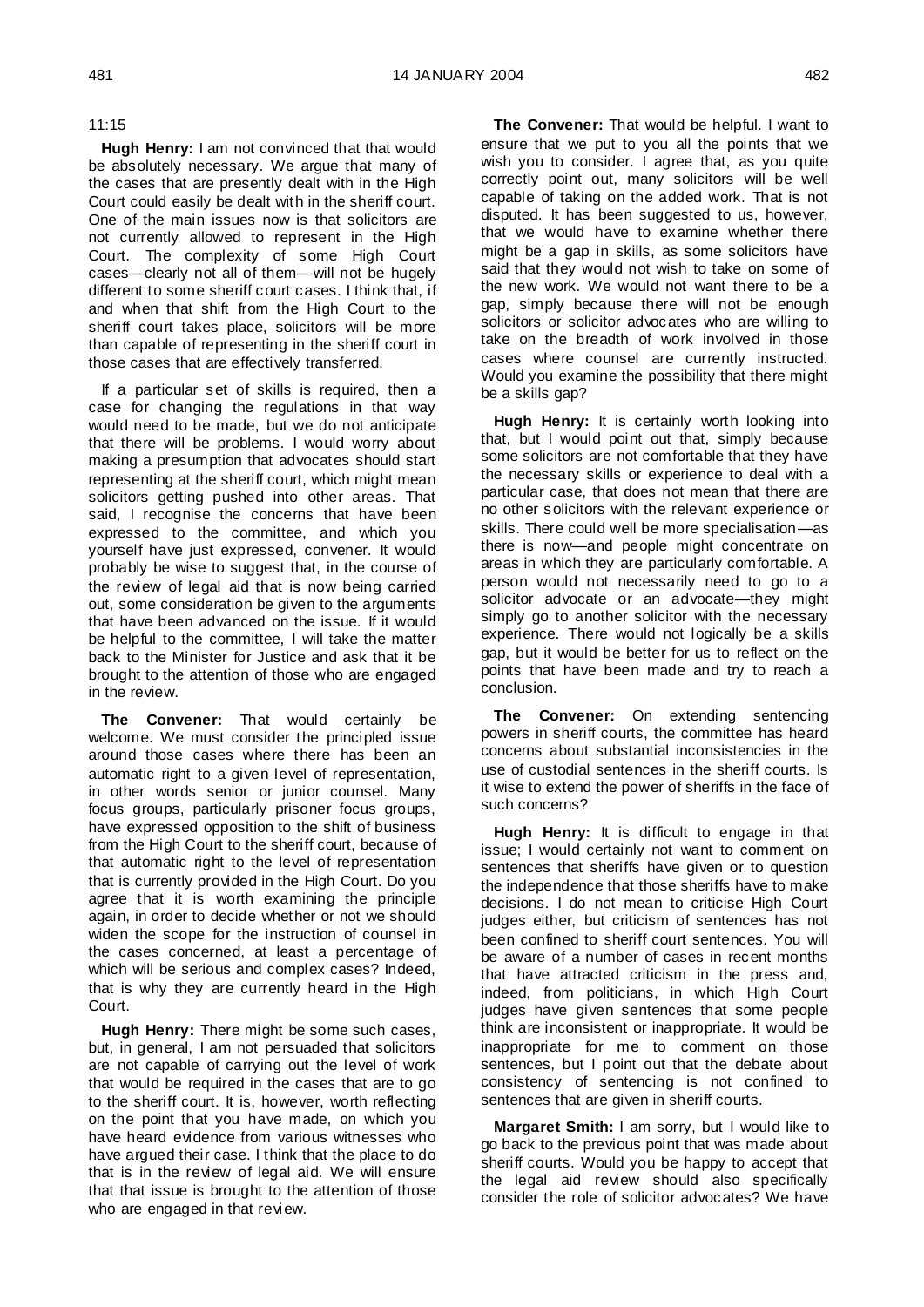spoken to practitioners and have found that solicitor advocates are concerned about what their potential role might be. They are currently not allowed to practise in the sheriff courts, but they might have an expanded role in some revised legal aid sense.

The availability of people who feel able to take on cases has been mentioned. I take your point about specialisation; however, the issue of smaller, more rural communities and courts has been highlighted to us. In the past, people might have tried to get counsel in such courts if they had a particularly difficult case and the local solicitor did not think that they had enough expertise. I want to record those concerns in the *Official Report*, as practitioners have raised such concerns with us.

**Hugh Henry:** I accept what you say and will take back the points that you have made to ensure that those who are involved in the review of legal aid reflect on what you have said about solicitor advocates.

The point that you make about rural practices is much the same as the point that I addressed earlier. We must reflect on the fact that a degree of expertise might be available from an advocate or a solicitor advocate, but it might also be available from another solicitor. I would not want to be party to a decision that made senior counsel the norm in more complex sheriff court cases. The point that you make is worth considering. We need to be aware of the repercussions of any decision that we take and we will reflect on what you say.

**Margaret Mitchell:** May I ask a question?

**The Convener:** Is it on the same point?

**Margaret Mitchell:** Yes. It is an elaboration of the point.

**The Convener:** The minister has made it clear that he will look at all the points that have been raised. If it is a different point, I will take it.

**Margaret Mitchell:** Okay. I will move on, but first I want to make a brief point. Although we are shifting the venue of these cases to the sheriff court, I hope that the gravity of the offences and the public's perception of the gravity of those cases will not be compromised. The link in all of that is whether counsel is appointed. If the minister is going to look at that, I will move on.

**The Convener:** The minister has said that he will do so. I think that I raised all the committee's points about the gravity of the offences. I also think that I am right to say that the minister has given a commitment that he will look at those points.

**Hugh Henry:** We will ask those who are engaged in the review of legal aid to reflect on the

points that have been made. However, any conclusion that is drawn about the level of representation is not a reflection on the gravity of the case. The reflection of the gravity of the case would be seen in the sentences that are available to sheriffs. That is the issue. We believe that, given an increased range of sentences, some cases could be dealt with competently by sheriffs. The gravity of the case is determined by the sentence, not by who represents the accused.

**Margaret Mitchell:** The shift is because those cases would have attracted five years. What you said does not make any sense.

**Hugh Henry:** I mentioned the increased sentencing that is available to sheriffs.

**Margaret Mitchell:** In that case, the gravity would be the same.

**Hugh Henry:** Yes. The point that I am making is that the gravity is determined by the disposals that are available to the sheriff, not by who represents the accused.

**Margaret Mitchell:** Well, I beg to differ.

**The Convener:** I just want—

**Margaret Mitchell:** On a totally separate point—

**The Convener:** Hold on; please do not speak over me. I just want to ensure that we have got the point right.

In relation to Margaret Mitchell's point, we accept the principal point. We are not asking for automatic representation. In fact, we made a point of putting the question the other way around to the Scottish Legal Aid Board. We asked whether junior counsel should automatically represent those cases in the High Court.

However, given that that is the position, we want to look at the sentences that are available in those cases that are to be shifted to the sheriff court because of the nature of the offences. We have to look at the skills that should be available. We must also consider the concerns that we cannot shift those cases to the sheriff court, yet apply the same legal aid rules.

**Hugh Henry:** I accept that. We will ask the people who are looking at the review of legal aid to reflect on that. The point that I made earlier about representation in the High Court is that, although solicitors may be competent and capable of representation, they are not allowed to represent in the High Court. That is the difference. By extension, when a High Court case that may not be materially different to some of the cases that are being considered at present in the sheriff court, comes to the sheriff court, you cannot then say that solicitors are not capable of adequate representation. They are not allowed to represent in the High Court, but that is not the same as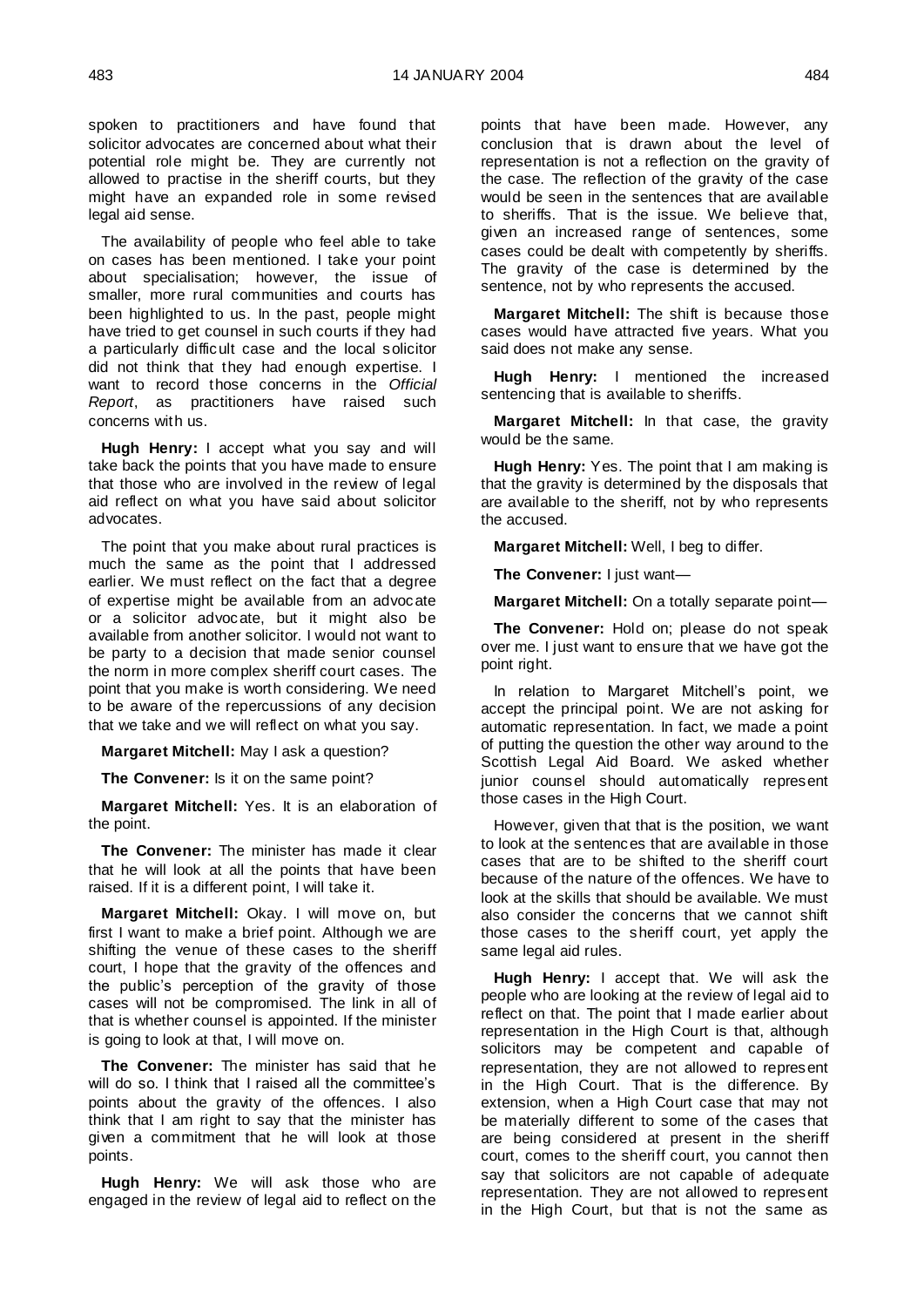saying that they are not equipped or capable of representing.

# **The Convener:** Okay.

**Margaret Mitchell:** The separate point was on the McInnes report. If, for example, the McInnes report advocates that the district courts should be abolished, all the work from those courts would go to the sheriff court. If that happened, there would be an obvious impact on the sheriff court, as it would be squeezed; it would have to take the bottom end of the justice system work in addition to accommodating the top end. Is it not feasible that the McInnes report could have a quite considerable effect on what is proposed in the bill?

**Hugh Henry:** I do not want to speculate on what the McInnes report might say or do. If issues flow from the report when it is published, clearly we will consider them. I am not 100 per cent sure of the revised timetable for publication, but I anticipate that we will have an opportunity to consider the report before stage 2.

**Mr Maxwell:** I want to move on to pre-trial disclosure of evidence, particularly early disclosure. We heard a great deal of evidence that emphasised the importance of early and full disclosure of evidence by the Crown, particularly in relation to police witness statements. Recommendation 2(a) of Lord Bonomy's report is that a working party be set up to review how witness statements are taken and in what circumstances they might be disclosed to the defence. I understand that that working party has not been set up. Is that likely to happen, or have you decided that you will not have a working party on that recommendation?

# 11:30

**Hugh Henry:** Further discussions will certainly be needed between the Crown Office and Procurator Fiscal Service, the Executive and the Law Society of Scotland on a protocol on disclosure; the Crown Office is also consulting the Association of Chief Police Officers in Scotland. If we can come to some conclusion from the discussion with ACPOS and any discussion on protocol with the Law Society, there will probably be no need for a working party. However, if we cannot reach any conclusions, or still believe that there is a degree of uncertainty, we will reconsider the matter. I am not persuaded that we need to set up working parties if there are other ways of achieving the same thing, but if a working party could make a contribution, we will come back to the recommendation.

**Mr Maxwell:** The bill does not expressly implement some of the recommendations in the same section of Lord Bonomy's report—I am thinking particularly of recommendations 2(b) and

(c). Why is that? There seems to be an implication that those things will happen, but that is not explicit in the bill.

**Hugh Henry:** A number of things have not been looked at.

We believe that it is a useful principle that everything reasonable should be done to make it easy for the defence to prepare a case early. Lord Bonomy recommended that

"The Crow n should routinely issue a provisional list of w itnesses to the defence"

as soon as possible after the petition stage, and

"provide to the defence information about material developments in the investigation of the case".

He also recommended that,

"Along w ith the courtesy copy of the indictment, the defence solicitor should receive a copy of all documentary productions"

that are not in their hands already. Lord Bonomy further recommended that the Crown disclose reports that would be used in evidence as early as possible, but the Crown Office and Procurator Fiscal Service is going further and intends to deliver reports and witness statements to assist the defence in its preparation.

Legislation is not always the best way to deliver change: protocol can deliver on some issues and further discussion on others. We believe that issuing a practice note outlining the procedures for issuing to the defence a provisional list of witnesses could be a better way to proceed than including some of the proposals on disclosure in the bill. The practice note could also outline good practice for delivering information to the defence as it is received.

There are a number of ways of achieving the desired improvements to the system without putting strict time limits in the bill. We want to retain flexibility in the system, and I think that we are doing that. I hope that, on reflection, people will be persuaded that that is the best way, rather than creating rigidity by setting everything in statute.

**Mr Maxwell:** I accept what you say about the need to retain flexibility in those measures, and a practice note might indeed be the best way to proceed, but I want to clarify and put on record that you intend to implement Lord Bonomy's recommendations 2(b) to (e), because they are not in the bill.

**Hugh Henry:** If you will give me a minute, I will look at those recommendations.

**Mr Maxwell:** You have mentioned several of them already.

**Hugh Henry:** Did you say recommendation 2(b)?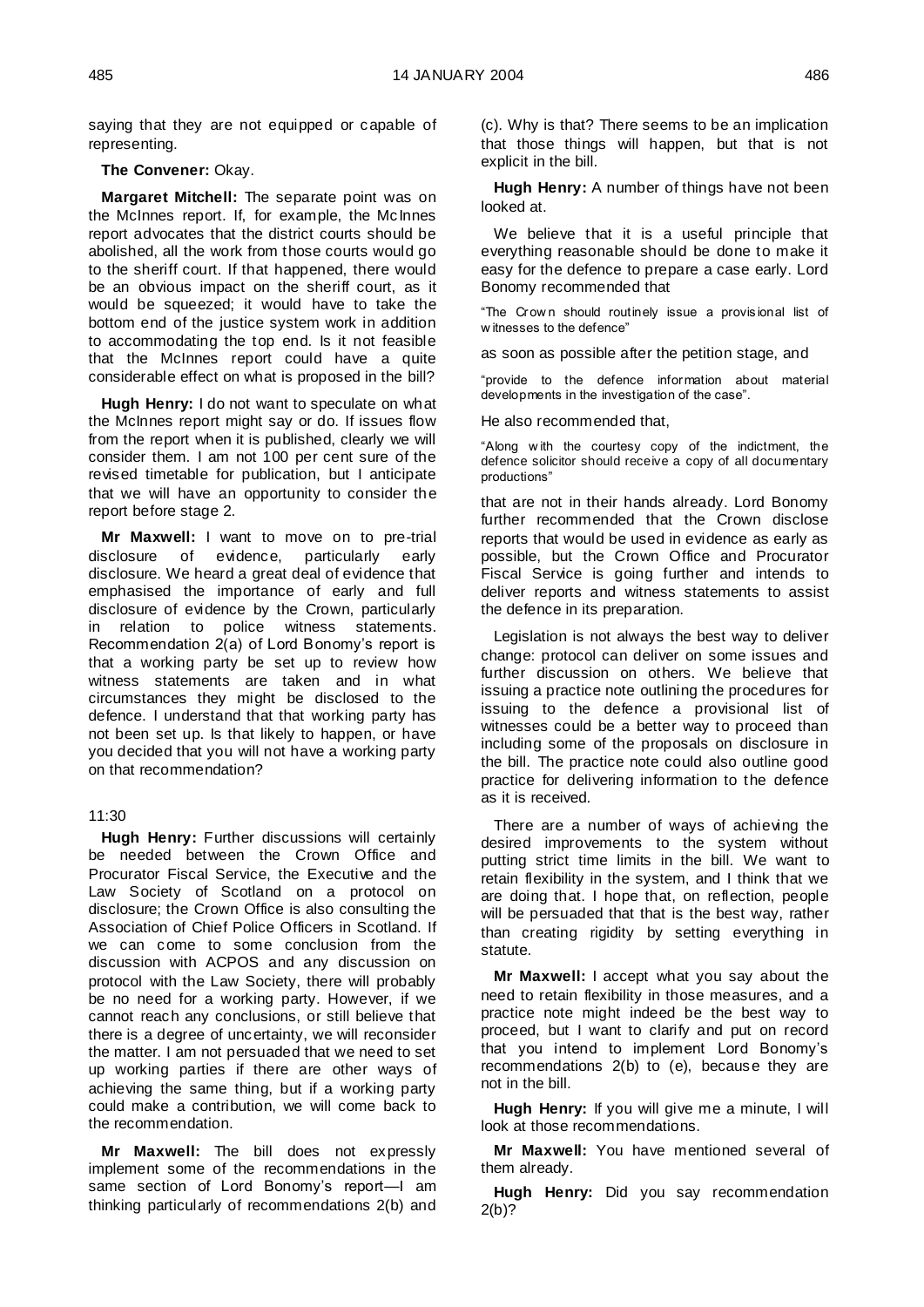**Mr Maxwell:** Yes, 2(b) to (e).

**Hugh Henry:** Those recommendations should be covered by a protocol in the practice note.

**Mr Maxwell:** That is clear; thank you very much.

I have another point on early disclosure, which relates to the defence side. Did the Executive consider reciprocal disclosure by the defence? If so, why did you decide to reject it?

**Hugh Henry:** We are aware that that issue has come up. Our worry would be that it could have significant confidentiality implications for the defence and we think that it could cause more problems than it seeks to resolve.

We recognise that we are putting a significant onus on the Crown. You will be aware that there have been a number of general criticisms of the direction in which we have gone and of the extent of the movement that we have made. People have questioned whether, not only in the Criminal Procedure (Amendment) (Scotland) Bill but in other pieces of legislation, we have prejudiced the right of the accused to a fair trial. We have always tried to strike the proper balance. Although I can understand why someone would argue that every bit of evidence should be disclosed by both sides, I think that there is still an issue about how the accused conducts their defence that needs to be properly reflected. We do not think it sensible to consider full disclosure by the defence.

**Mr Maxwell:** You mentioned the emphasis on early disclosure by the Crown, which in some cases will put quite an onerous burden on it. Does the Crown have the resources available to achieve that?

**Hugh Henry:** Yes. Both the Minister for Justice and I have met the Lord Advocate, the Solicitor General for Scotland and Crown Office officials and they believe that they can meet the required commitments. In their view, the proposed package of changes represents a sensible attempt to improve the way in which the justice system works. They believe that they have the necessary resources and that the link to other changes in the Crown Office will enable them to respond to what they have been asked to do.

I would not want to suggest that it will be easy for the Crown Office to do what we have asked. We are requiring changes in culture on a number of levels. I am sure that the member will acknowledge that, with the bill and some of the other changes that have taken place in the Crown Office, we have seen a huge degree of culture change starting to take place. The Crown Office is highly enthusiastic about improving the way in which the justice system operates; it is very keen to improve the lot of victims and witnesses, particularly vulnerable witnesses, and it believes

that it can meet any commitment that is made as a result of the proposed changes.

**Mr Maxwell:** I want to press you on the early disclosure of police witness statements, which are clearly a vital part of early disclosure to the defence. Do you think that, given the current quality of police witness statements, they are in a fit state—if I can put it that way—to be released, and is it desirable that the kind of information that is contained in those statements should be released? If not, what changes do you envisage will be necessary to the police's procedures for taking witness statements so that they can be released early to the defence?

**Hugh Henry:** You make a valid point about the quality of police witness statements. That is not a criticism. If such statements are going to be used in a different way at a different time, everyone concerned needs to reflect on what they do. That will put a degree of pressure on the police. Your point is well made—police statements could very well contain sensitive material and confidential information, so we need to be careful that something that has been included inadvertently, for the best of reasons, is not then used inappropriately to the detriment of a witness. There are sensitive issues that will need to be considered.

We believe in the fundamental principle of disclosure. I argue for the flexibility that I have mentioned, and training in the preparation of such cases will have to be considered in the discussions that need to take place with ACPOS. Such training is required for the sake of witnesses and of individual police officers; I do not want police officers inadvertently to face criticism because they have not been prepared properly for new situations. More training needs to be done and more discussions are required, but the problems are not insurmountable.

**Bill Butler:** The committee has received a substantial body of evidence that supports the principle of mandatory preliminary hearings, but it has also heard from many witnesses that a sea change in culture is required, especially in the legal professions and in the judiciary, to ensure that the new procedures are effective. Is the Executive satisfied that the necessary mechanisms are in place to support that change in culture?

**Hugh Henry:** I believe so. I have already referred to some of the changes that are taking place in the Crown Office. Clearly, I cannot speak for the defence, but I believe that the evidence that the committee has taken from those who represent the defence shows that they see the benefit of the changes. Changes in the court system are also required. The discussions that we have held so far indicate that all the parties see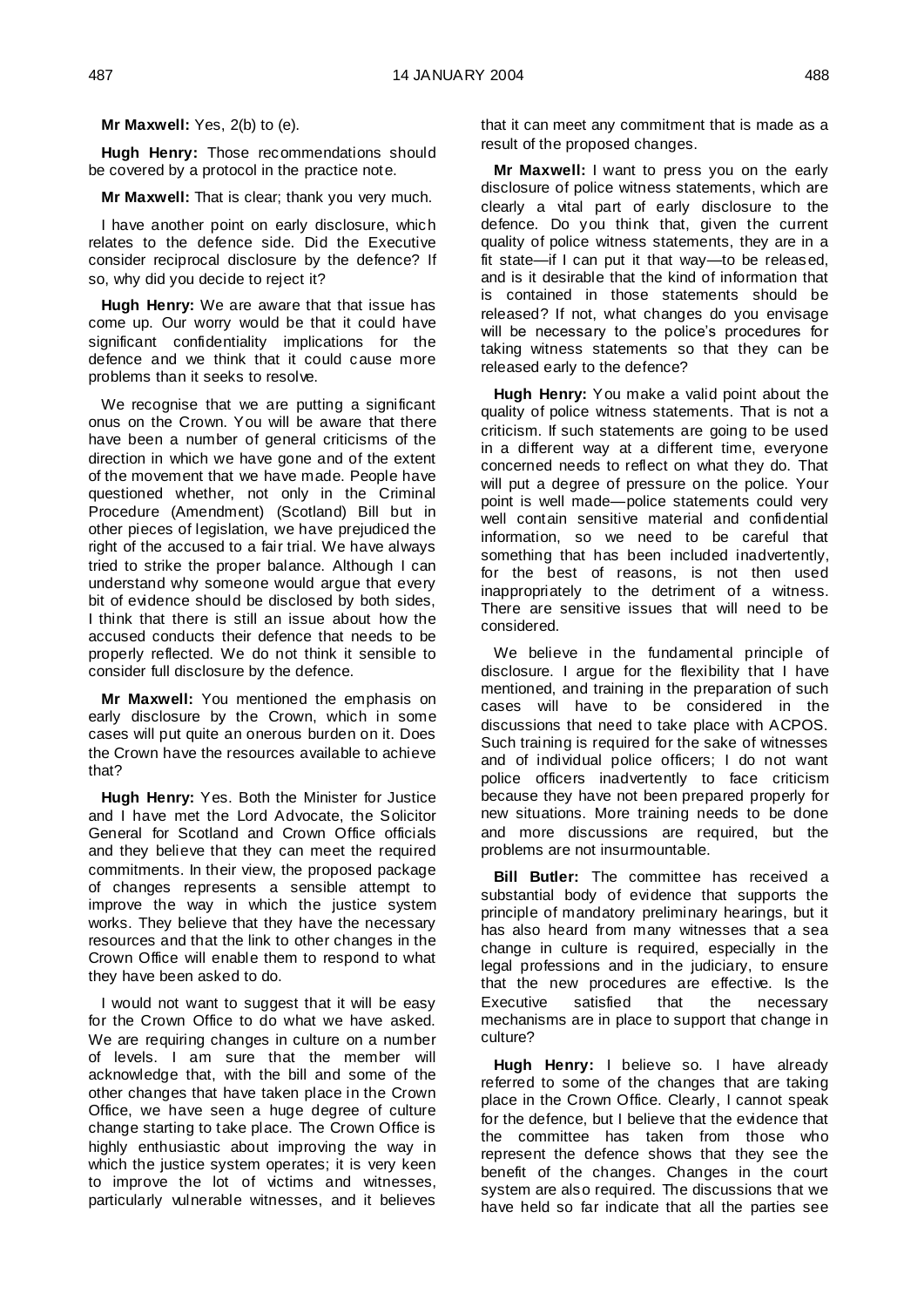the benefits of the new system and see that it will work to the overall advantage of cases. If refinements in the procedures or protocols or further training for Crown Office or court staff are needed, we will obviously consider that. Culturally, people are up for the proposed changes; they are willing to make them work and they see their advantages and benefits.

**Bill Butler:** You say that all parties see the possible benefits, but let us consider a possible disbenefit. In the evidence that the committee has taken, it has become clear that more than one, and perhaps several, preliminary hearings may be required in a case. What guarantees are there in the bill that repeated preliminary hearings will not simply replace adjournments as a cause of delay in High Court proceedings?

**Hugh Henry:** The issue is one of judicial management. I cannot give an absolute guarantee that repeated preliminary hearings will never take place—it would be foolish to do so. The issue is not only about good will, but about the practical benefits that will arise if repeated preliminary hearings do not take place. The purpose of the proposals is to try to resolve issues early and for relevant information to be exchanged. The new system will put an onus on judges to ensure that matters move more efficiently and effectively. To some extent, we must trust in our judges' ability to manage and to rise to the opportunities that will be available through the new form of judicial management.

As I said, it would be foolish to say that repeated preliminary hearings will never take place, but there is no reason to worry unduly. At the preliminary hearing, the parties will have to explain their state of preparedness to the judge in open court, and they will need to be prepared for challenge on the detail. Both parties will need to be ready for some pretty robust questioning about what they have done and to be prepared for the consequences of any inability to deliver on their part.

**Bill Butler:** You talk about state of preparedness. The bill contains no direct sanctions against those who fail to prepare properly for the preliminary hearing. Might that be a potentially harmful, serious omission?

## 11:45

**Hugh Henry:** Ultimately, the matter could be reported to the dean of the Faculty of Advocates, which would have internal consequences. I am not persuaded that introducing statutory penalties would necessarily be the best way forward. That could open up all sorts of other consequential implications, in that—

**Bill Butler:** We agree that that would not be the best way forward and that no one would wish to go

down that path, but why does the Executive not view statutory penalties as a final option, besides a report being made to the dean?

**Hugh Henry:** There are a number of other measures. Those concerned would need to be prepared to go through the humiliation of a public dressing-down from a judge in the event that they had not done their work properly. That could have a detrimental effect on the reputation of those who are seeking other business. In extreme cases, the court might decide that there has been contempt of court. I would be concerned about using a sledgehammer to crack a walnut. We would be introducing something that could have unforeseen consequences, and then we would introduce further potential areas of litigation sanction. We could end up causing more problems than we seek to resolve. There are very few cases in which there are significant problems, but there are options open to us.

That said, this committee and others, in future discussions with the legal profession, may wish to return to the possible sanctions for those who do not carry out their job properly. However, I do not think that such sanctions would be a useful contribution to the package of measures in the bill. The ability to report to the dean of the faculty, the public dressing-down from the judge and the possibility of contempt of court are all useful measures that might have an effect. If there are problems in relation to the Crown, there are other ways of addressing that.

**Bill Butler:** That is very clear, minister.

The bill is not very explicit about the matters that may be disposed of at the preliminary hearing, although some indications are given. The question whether it would be possible to address matters of admissibility of evidence at that hearing has been raised with the committee. That would avoid the need to have a trial within a trial when evidence is challenged. Was that possibility considered by the Executive?

**Hugh Henry:** We considered carefully the admissibility of evidence and we seek to address the problems that are caused when issues of admissibility are raised in the course of a trial. At the preliminary hearing, part of the judge's management role will be to ask parties whether there are any preliminary matters that can be resolved before the start of the trial. Questions of admissibility would fall into that category. We expect judges to address those questions and we expect both parties to be able to answer them.

**Bill Butler:** So it would be down to the judge's management of that particular stage.

**Hugh Henry:** Yes. I cannot dictate what judges would and would not ask; however, both parties should be ready to be asked questions of admissibility.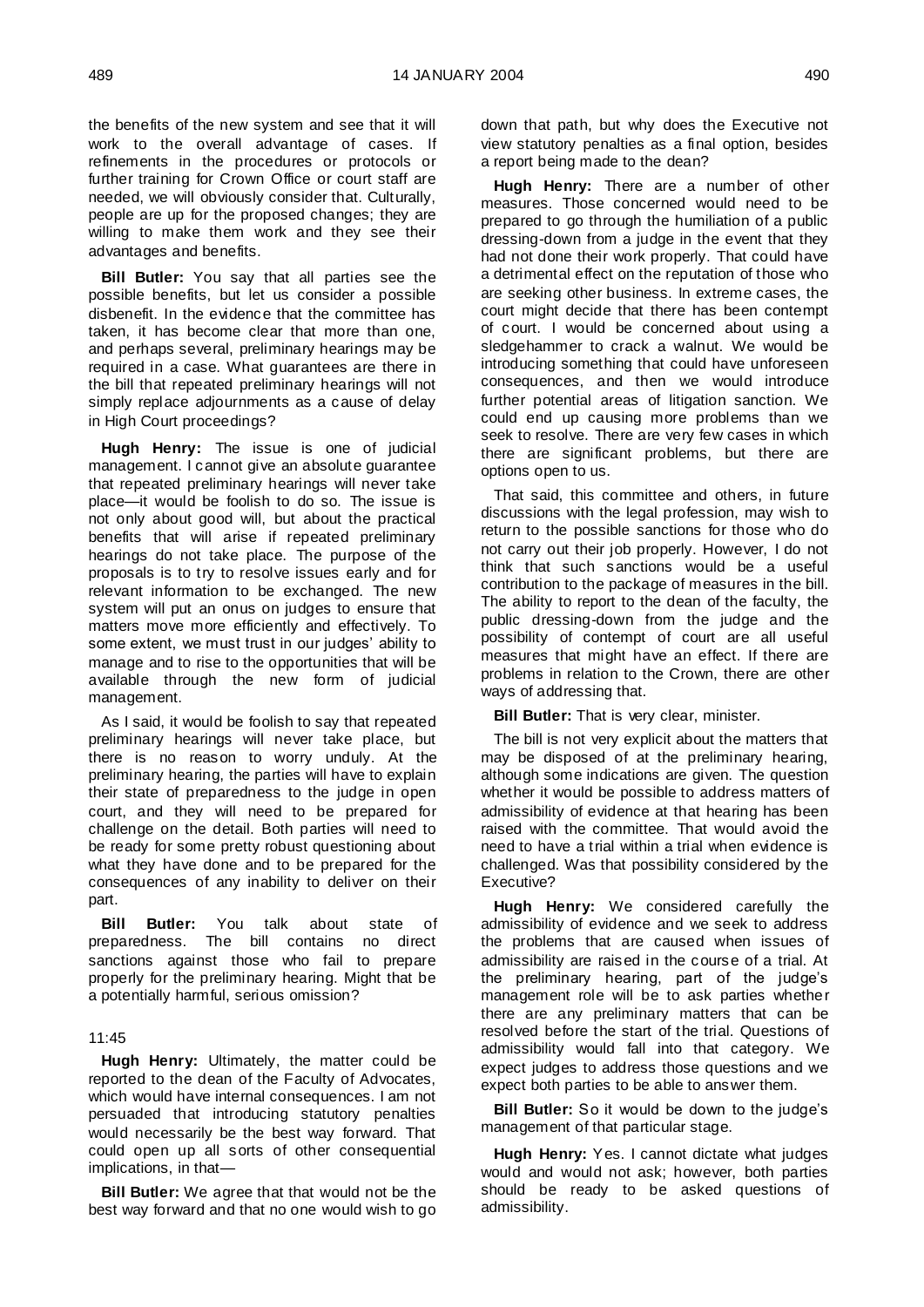**The Convener:** Let us turn to the issue of fixed and floating trials. We had a useful meeting with the bill team yesterday and, eventually, the penny has dropped—to a certain extent—about what you are trying to achieve. Nevertheless, I would like to get some of that on the record, so that we can be absolutely clear about what you want to achieve and how you wish to achieve it.

In its evidence, the Faculty of Advocates expressed concern about the construction of the proposed new section 83A of the Criminal Procedure (Scotland) Act 1995 and the suggestion that, if judges are in charge of fixing trials, in effect they will have a choice about whether to continue them. Given the fact that the new system is supposed to be centred around the certainty of fixed trial dates, rather than having sittings, we think that it is quite important that most of the trials are fixed rather than floating. That would seem to make sense. Would you want the majority of cases under that provision to have their dates fixed?

**Hugh Henry:** Yes. The concept of floating trial dates is really an attempt to ensure that we use court time effectively. There is no doubt that there are significant benefits in trials having fixed dates. However, we recognise that, from time to time for whatever reason—trials may not be able to go ahead. If there is the potential for a back-up trial to be held, instead of wasting time, we believe that that should be looked into.

We propose that, generally, judges will determine the date of the fixed trial. However, on the day, if there was a potential problem in deciding which of two floating cases would proceed, that would be a matter for the Crown to determine. The bill is about giving people more certainty about when a case is likely to be heard; ensuring that witnesses and others are not substantially inconvenienced; and ensuring that there is the potential to slot other cases in—within limits—if something untoward happens with fixed trials. It is a matter of achieving a balance. You are right to say that, generally, trial dates should be fixed so that people can have a degree of certainty.

**The Convener:** Are you satisfied with the construction of that section? There is nothing in it to prevent a judge from choosing, under new section 83A(1), 83A(2) or 83A(3) of the 1995 act, either to continue with a trial or to fix it. Are you satisfied that simply expressing a policy objective will be enough to ensure that the majority of judges will see the need to fix a trial date rather than use the provision to float it?

**Hugh Henry:** That is a fair point. Our presumption is that a trial date should be fixed. We would be concerned if that did not happen, for whatever reason. You are right to say that it is

something that we need to examine. We will go back and reconsider what is in the bill to see whether anything needs to be added to ensure that that presumption is absolutely clear.

**The Convener:** That would be helpful. We have discussed with many witnesses the practicalities of fixing trial dates for the prosecution and, in particular, for the defence. Some witnesses have said that the trial date should not be fixed until all the preliminary matters have been dealt with. Others have said that work must be done to fix the date, or the arrangements will not all come together. For the *Official Report*, will you clarify how the system will operate? Will you confirm that, as far as possible, when the preliminary hearing happens, work will take place behind the scenes to ensure that a trial date is already in mind?

**Hugh Henry:** Yes. We expect the judge to fix the trial date at the preliminary hearing. That does not mean that all trials will automatically start on that agreed date, but we expect the majority to do so. Sometimes, events may occur that change the date, but you are right to say that by the preliminary hearing, the judge should be able to fix the trial date.

**The Convener:** You do not suggest that, almost as a sanction, the judge will not fix the trial date until preliminary matters have been dealt with. The judge will not say, "I refuse to fix a trial date because you have not dealt with all the preliminary matters."

**Hugh Henry:** You are generally right.

**The Convener:** We have heard evidence from several victims organisations, in particular Rape Crisis Scotland, that they have been given assurances that crimes that involve sexual offences will have some priority in getting fixed trial dates rather than floating dates.

**Hugh Henry:** I am not aware that the Executive has given any assurance. We have certainly had discussions, but I do not believe that we have made any such commitment. I do not know about the Crown Office. It would be inappropriate for me to make a commitment on the Crown Office's behalf. We are sympathetic to the cases in which such organisations are involved and we want such cases to be dealt with as early as possible. We recognise the trauma and stress that are often involved in such cases, but it would be wrong to suggest that the Executive has made a commitment. I cannot speak for the Crown Office.

**The Convener:** I will draw your attention to the evidence. It was stated:

"The Scottish Executive has assured us that sexual offence trials w ill alw ays be allocated a fixed trial date. The bill does not specify that, but that is the intention."—[*Official Report*, *Justice 1 Committee*, 7 January 2004; c 428.]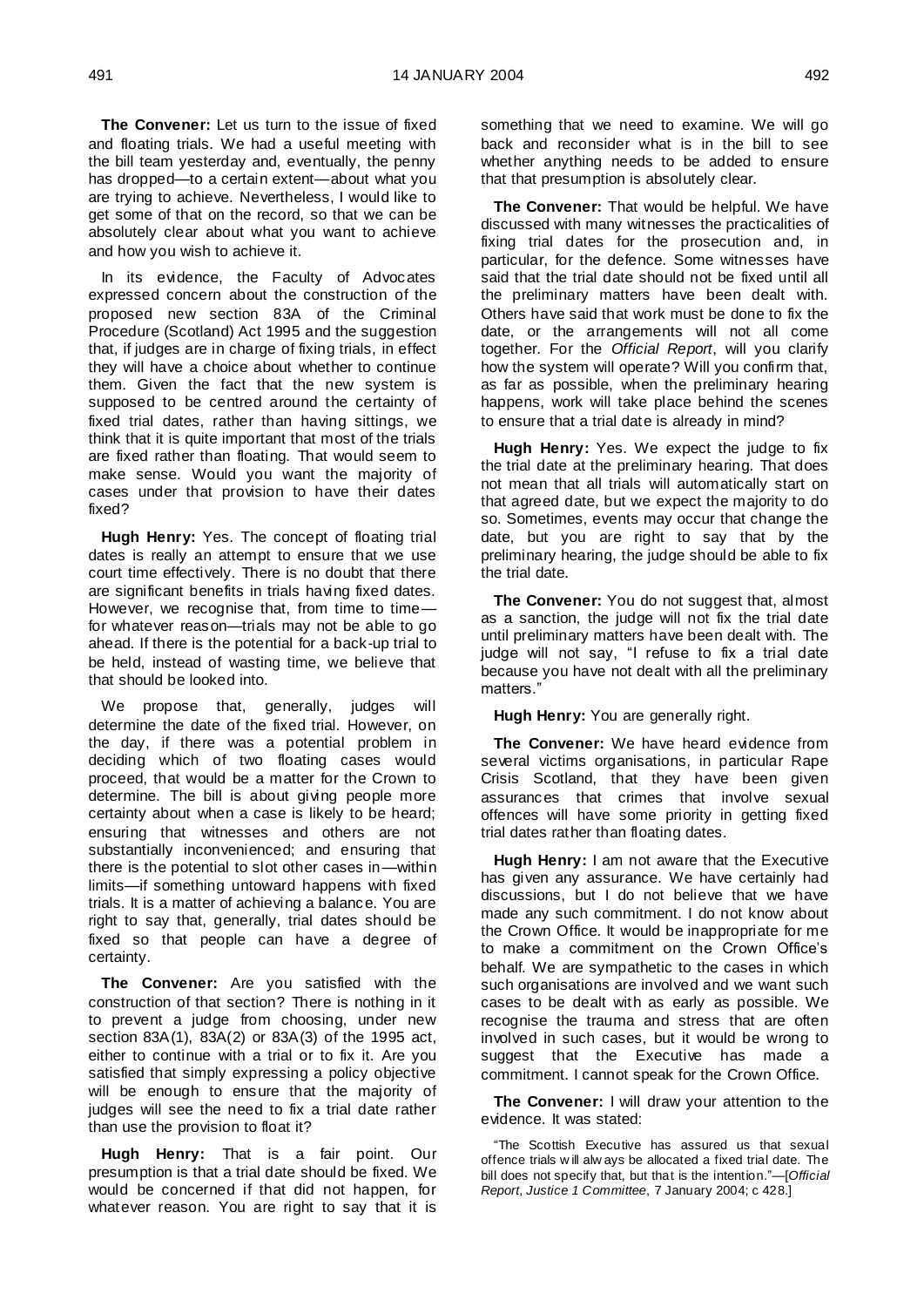**Hugh Henry:** I am not aware that that commitment has been made. Perhaps the committee might want to speak to Moira Ramage, who had a discussion with Rape Crisis Scotland.

**The Convener:** I simply wanted to draw the matter to your attention.

**Hugh Henry:** Do you want Moira Ramage to say anything on the record about her discussions with Rape Crisis Scotland?

**The Convener:** If she wishes to.

**Moira Ramage (Scottish Executive Justice Department):** I confirm that Tom Fyffe and I met Sandy Brindley and explained that the preliminary hearing that we seek to introduce in a fixed-trial system will, for the first time, give cases that involve rape victims an opportunity to have an early fixed diet, but no assurance was given for every case. The judge is the only person who can decide that, having heard the parties. We are not in a position to give that assurance.

We are confident that such cases will have fixed trials, so perhaps Sandy Brindley has taken that as a form of assurance, but the Executive has given no assurance of that. We have simply said that the opportunity is available, for the first time, to give priority to cases that involve rape victims.

**The Convener:** That is helpful. We are very sympathetic to the evidence that we received from Rape Crisis Scotland, but it will be well understood that although sexual offence cases are the type of cases that should be considered for a fixed trial we do not want that opportunity to be confined exclusively to such cases. We probably want cases to be able to be considered for a fixed trial slot regardless of the crime. In correspondence with the Minister for Justice, Cathy Jamieson, we have already received confirmation that the Crown remains the master of the instance in respect of the priority of cases. It is important that that matter has now been cleared up.

## 12:00

**Margaret Mitchell:** I am encouraged by what the minister has said this morning. In proposed new section 83A, there is a presumption in favour of setting a fixed trial date. Would it not be more sensible for the fixed-trial option to be dealt with in proposed new section 83A(1), with the other options coming later? That slight difference of emphasis might help a little.

**Hugh Henry:** I am not sure. We will consider that suggestion before stage 2, to see whether there is any merit in it.

**Margaret Mitchell:** I would like to raise an issue that I did not have an opportunity to ask about before.

**The Convener:** Please make your question brief, as we are already behind time.

**Margaret Mitchell:** Often adjournments are the result of section 67 notices. We hear that, invariably, those are issued in complex cases because of a delay in receiving forensic evidence. That being the case, is the Executive examining the forensic resources that are currently in place, with a view to putting more finance into them? Doing so would ensure that there are not delays as a result of insufficient resources to tackle the work. That issue is raised time and time again when we speak to the prosecution.

**Hugh Henry:** I am not sure that there is a problem with resources, but there is a practical issue in relation to section 67. We have listened to some of the comments that have been made and think that, inadvertently, it may cause problems. We need to reflect on and to re-examine the issue. We will do that and attempt to establish whether a change needs to be made that will allow the intended effect of the provision, instead of unintended consequences.

**The Convener:** We will come back to the question of statutory time and section 67.

**Margaret Smith:** The bill proposes that in noncustody cases the preliminary hearing should take place not more than 11 months from the date of the first appearance of the accused. However, Lord Bonomy suggested that the period should be nine months. The Executive's position seems to be that that proposal would be "too onerous" for the Crown. Why does the Executive believe that eight months would be insufficient time in which to prepare an indictment, and that the proposal for a preliminary hearing to take place within nine months is unacceptable?

**Hugh Henry:** We do not think that it would be possible to prepare cases within that time. We are saying up front that the proposal would impose a burden and could not be achieved. As a result, cases would be lost. On this issue—probably more than any other—if we were to move in the suggested direction, not only would we not get the benefits of what we are trying to do, we would end up in a situation that is considerably worse than the current one. We believe that the proposals that we have made are realistic and achievable, although they are still challenging. We do not think that it is right to set a target that we know in advance cannot be met and that could cause problems that many of us would live to regret.

**Margaret Smith:** I want to go back to the question of resources. The bulk of the evidence has supported the extension of the limit to 140 days for custody cases. The defence witnesses have told us about late disclosures, section 67 notices and so on. It seems that some of the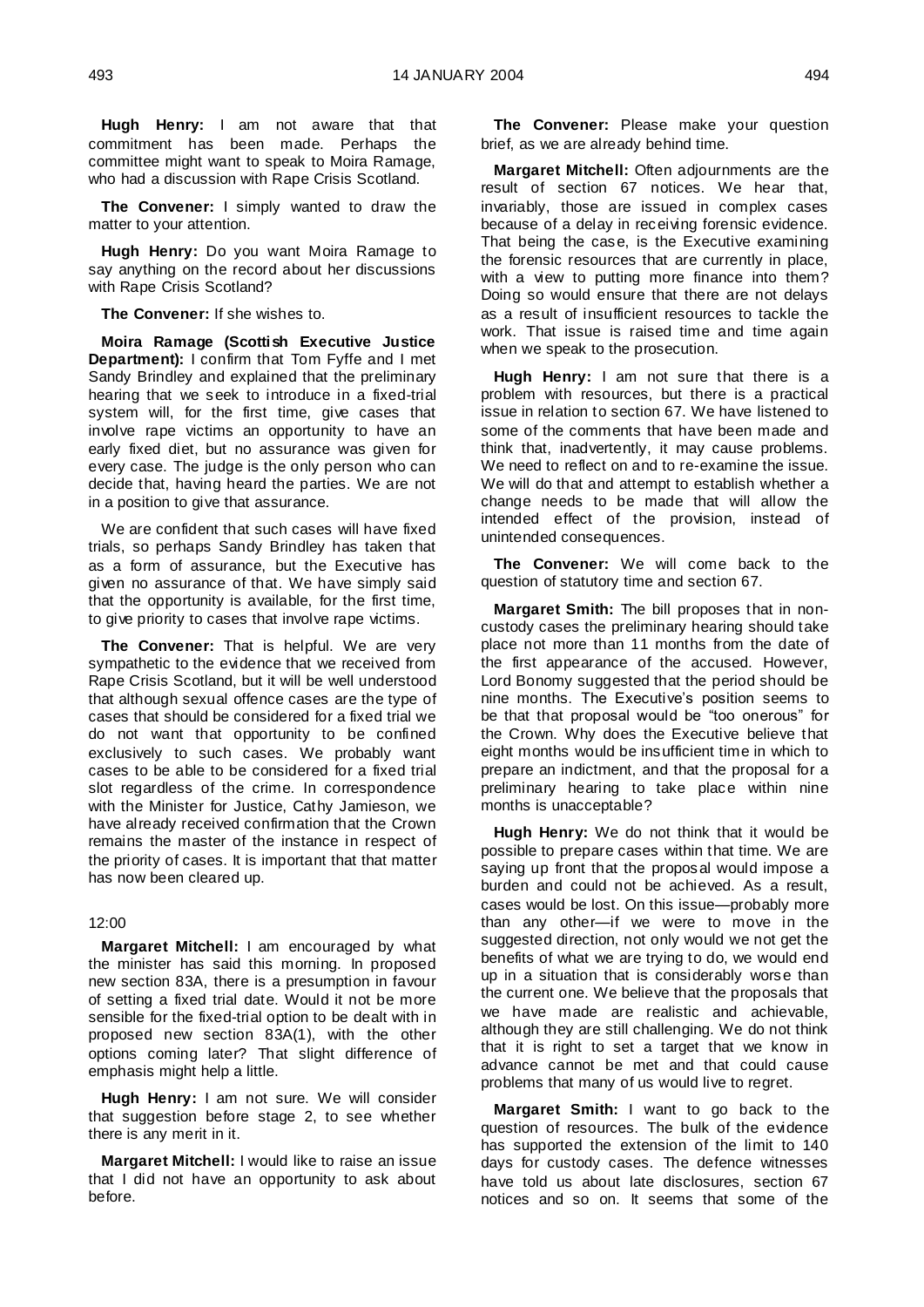proposals would, in giving more time to the defence, impose extra burdens on the Crown. At the moment the defence has only a couple of days in which to come forward with things, which I think would be extended to a minimum of a week.

Is the Executive satisfied that sufficient resources are available to the Crown not only to deal with the extra work that would be caused by managed meetings and preparation for preliminary hearings, but to deal with issues such as those that have come up in evidence on complex cases? To pick up on Margaret Mitchell's point, some evidence that we have heard and some informal discussions that we have had with prosecutors have been about issues such as expert witnesses and laboratory reports.

**Hugh Henry:** We think that the resources are sufficient and that there should be no problems. However, as I said, we acknowledge that there is a problem—as Margaret Smith says—in relation to section 67 and submission of evidence. We would be concerned about the consequences of issues that have been raised in discussions, so we have to look into that and will do so. Before we reach stage 2, we will come back to the committee on those issues.

**Margaret Smith:** The convener has received a letter from Moira Ramage. On the question about the average length of time that is spent in custody by someone who has not been granted bail, the letter says that the extra time is 34 days, over and above the 110-day limit. By my arithmetic, that is 144 days. We are therefore asking the Crown to do better than it has been doing until now.

Points have been raised on the need to have deputes and counsel in place as soon as possible after indictment, to ensure that preparation for preliminary hearings and so on can get under way as quickly as possible. Continuity is also an issue. Should there be greater continuity among the deputes who are assigned to cases? A legal aid matter also arises, in that one cannot get sanction for counsel until indictment. However, given that we would be introducing the whole preliminary hearing, is not there a real problem with tight time limits?

**Hugh Henry:** It is difficult for me to answer that question sufficiently. You are asking questions about Crown Office management and the way in which the Crown Office allocates its resources. The Crown is currently trying to allocate advocates to cases early. However, you may wish to explore the issue separately with the Crown Office because it would be wrong of me to suggest how it should use its staff and allocate people to cases.

I agree that there should be greater certainty and consistency: the Crown Office has been working on that and has made enormous

improvements in its way of working and I know that it intends to do more. However, it might be useful for the committee to speak to the Crown Office separately.

**The Convener:** I want to clarify what you said about the operation of section 67 of the 1995 act. We have heard that the seven-day deadline prior to the preliminary hearing, during which all evidence and information must be submitted, is a slightly shorter period than the Crown Office has at the moment. Without section 67, that will be harder. Does that mean that you are departing from the principle that that is a firm deadline?

**Hugh Henry:** We believe that the problems that have been identified by the committee should be addressed by early disclosure. However, we are persuaded that the problem that the committee has identified through taking evidence on the provisions relating to section 67 is worthy of consideration; they might cause unintended consequences, which would be unfortunate to say the least. We will consider the matter and come back to the committee before stage 2.

**The Convener:** We had a useful discussion on that point with the bill team. I wanted to make sure that it was aired in public, just in case you are wondering why I am repeating things that I said yesterday.

**Margaret Mitchell:** It has been suggested that instead of automatically extending the 110 days to 140 days, the measures that are proposed in the bill should have a chance to bed down. If that were to happen, there might be no need to extend the 110-day rule. Has the Executive considered that?

**Hugh Henry:** We believe that the measures that we are proposing are proportionate, sensible, balanced and will lead to improvements. We have seen and heard nothing to suggest that we should depart from our current proposals.

**Margaret Mitchell:** Is not there a danger that when people work to a time limit and the deadline is moved, they will simply work to the new deadline and make no improvement? That has been suggested to the committee.

**Hugh Henry:** That comes back to the question of judicial management. I think that there will be some significant improvements as a result of the proposal. We are confident that through the judicial management of cases, the proposed time limits will lead to improvements. I am not sure exactly who it was that made the suggestion to which Margaret Mitchell referred, but we do not accept the argument.

**Mr Maxwell:** I take you back to the discussion on section 67 that we had a moment ago. Section 67 notices have become routine. Can you envisage a case in which the Crown comes before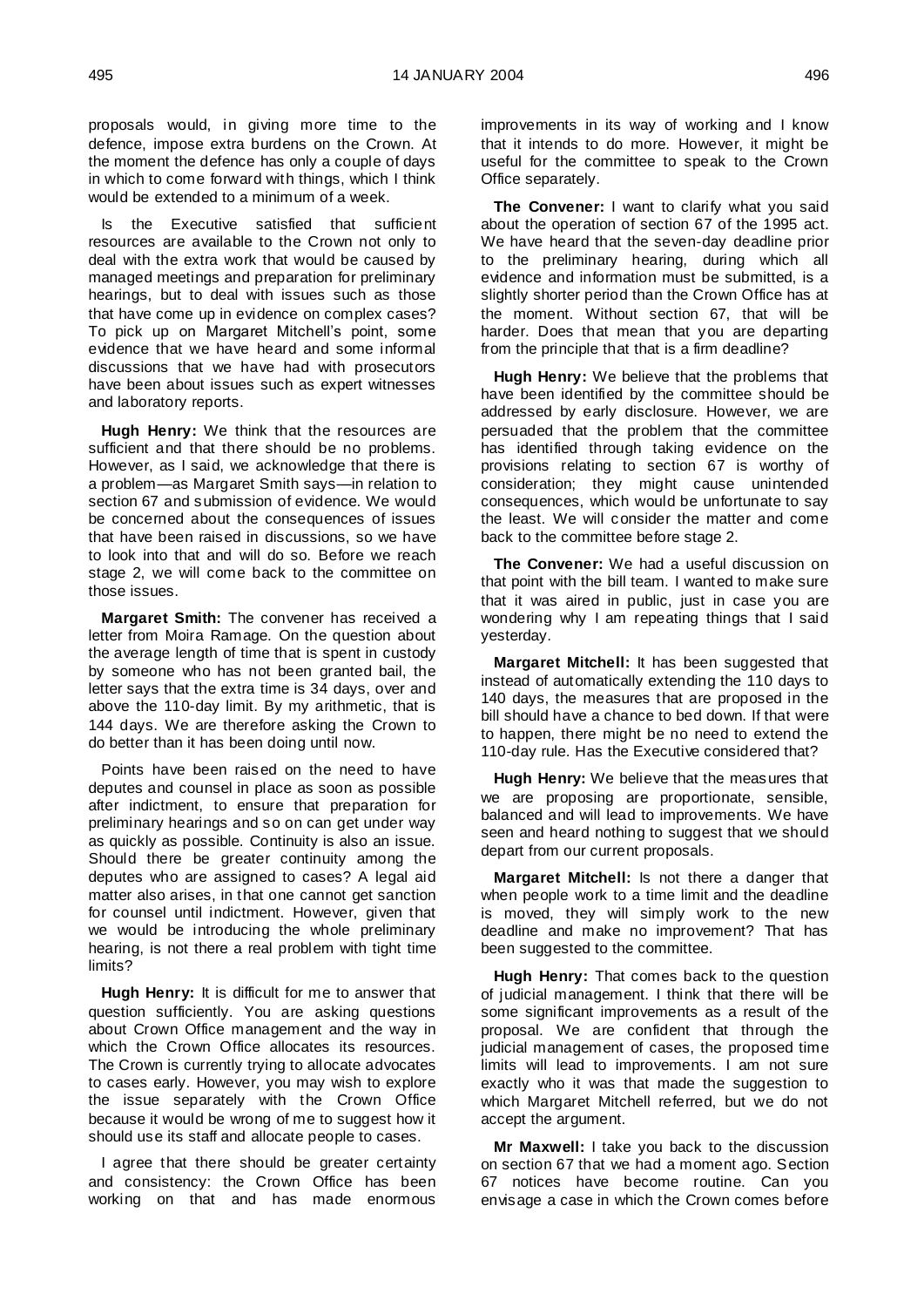a judge with new evidence within the new sevenday time limit, but the judge refuses to allow that evidence? I have difficulty envisaging such a scenario, but if the evidence is allowed, would we not end up with the same problem that we have with section 67 notices?

**Hugh Henry:** It would be dangerous for ministers to suggest what a judge can accept and refuse, so I do not wish to go down that line of discussion. We indicated that any provision that would allow the Crown Office to do anything should be on cause shown. The court would have to be satisfied that it was necessary. The judge could refuse to allow anything he or she wishes; it is the judge's right to do so and it would be wrong of me to suggest circumstances in which that might or might not be done.

**Mr Maxwell:** I accept that, but I am not asking you to envisage what a judge might or might not do. However, I believe that section 67 notices were not intended to be routine; they were supposed to be the exception rather than the rule, but have become the rule rather than the exception. Is there not a danger that we will end up in exactly the same position under the bill?

Hugh Henry: I do not think so. Cause would need to be shown and the court would need to be satisfied that such a notice was necessary. The court would exercise its judgment on that. You are right that that should be the exception rather than the rule, and I hope that that will continue.

**The Convener:** Given what you have just said, although I appreciate that it would be wrong of you to guess what judges might do in such circumstances, I want to put to you a question about what might happen in the albeit limited number of custody cases in which we try to set a date within the 30-day period when the 110 days has already been reached and preliminary matters have been dealt with. What would happen if there was a difficulty in fixing a date in that time, such that we would go beyond the 140 days? Who would you expect to raise a motion in the court to have the time limit extended?

# 12:15

**Hugh Henry:** Normally, the Crown would ask for the time to be extended. It would then be for the judge to consider whether to accept the application.

**The Convener:** I think that the current trend is for the Crown to be refused such applications unless there is very good reason for them. If, under the new system, there was a genuine problem, such as that a defence agent was double-booked and would be unavailable during the course of the days available within the 30-day window, would you expect the court to be at least

sympathetic to the reasons why a date could not be fixed?

**Hugh Henry:** You are inviting me again to stray into the territory of, and to comment on, what I would expect judges to do.

**The Convener:** It is difficult not to do that. In my own mind, I know that the number of such cases will be limited, but it must be likely that they will happen. If there are only 30 days within which to fix the trial date, it is possible that a date could not for love nor money be found within those 30 days. Therefore, the time limit would have to be extended, but it is possible that the court could refuse that.

**Hugh Henry:** I am sure that, if a persuasive case were made and sufficient evidence were produced, the court would come to the right decision in the circumstances.

**Marlyn Glen:** I have some questions about witness non-attendance. Does the Executive have any research evidence on the extent to which nonappearance by witnesses is a serious problem in criminal courts?

**Hugh Henry:** Sorry—are you asking about the extent of the problem?

**Marlyn Glen:** Yes. Is it a serious problem?

**Hugh Henry:** It is certainly a problem in cases in which witnesses fail to attend. I will give the statistics that are in the report.

Table 7.2 in Lord Bonomy's report shows the reasons for motions to adjourn for the period January to March 2001. "Problems with witnesses" was the reason that was advanced by the Crown in 10 cases, by the defence in 13 and jointly in three. In total, there were 26 motions to adjourn for that reason between January and March 2001.

**Marlyn Glen:** I ask because there has been some concern expressed about the possible treatment of reluctant witnesses. I wanted first to establish the seriousness of the problem.

**Hugh Henry:** If we were to extrapolate those figures over the whole year, there could be over 100 such motions. To some extent, the matter will depend on the seriousness of the case, but there is a problem.

One individual could have a very significant impact on a range of other people. If a trial did not go ahead simply because a witness did not turn up, that would certainly be serious for the victim. As Marlyn Glen will be aware, we have given considerable thought and effort to trying to improve the way in which victims are treated by the judicial system. I understand why the proposals have been made.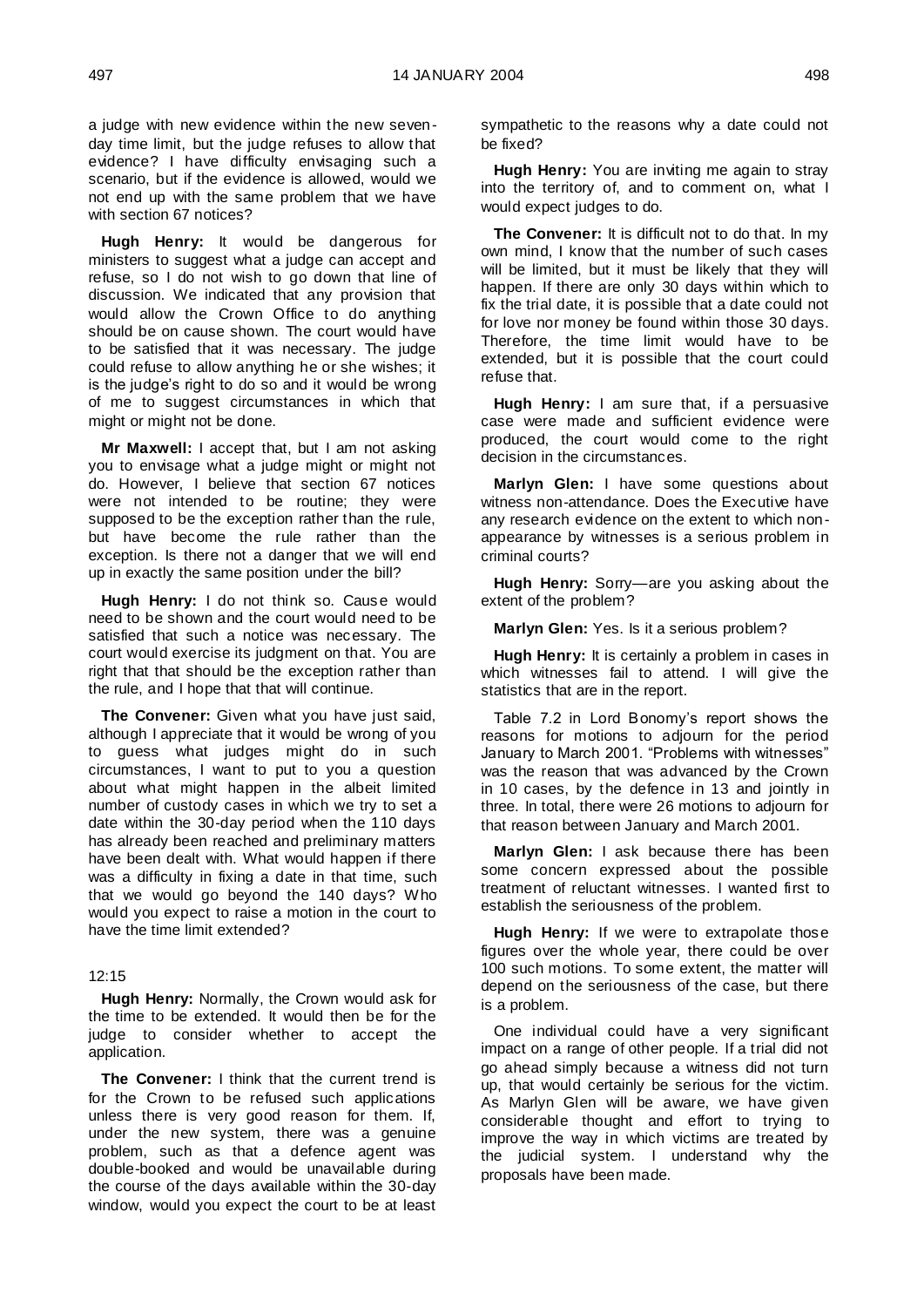**Marlyn Glen:** Obviously, we are aware of the progress that has been made on helping vulnerable witnesses. Does the Executive have any research evidence on the reasons why witnesses fail to turn up?

**Hugh Henry:** No, but I think that all of us are aware that a number of reasons are involved. One reason could be fear on the part of the witness who might have something to fear from the accused. Another reason might be that the witness has evidence on the accused but does not want to damage the interests of the accused. Although a range of reasons are involved, we do not have research evidence that would give any great detail on that.

**Marlyn Glen:** You will be aware that we have been taking evidence about non-attendance of witnesses. We have been considering the difference between what might be called recalcitrant witnesses and those who are reluctant or vulnerable. Will a witness who is faced with the loss or curtailment of their liberty be entitled to legal aid?

**Hugh Henry:** Yes—that is being examined.

**Marlyn Glen:** Thank you. Could the preliminary hearing or first diet in the sheriff court provide an opportunity to identify witnesses who might cause difficulties in that regard?

**Hugh Henry:** Yes, that diet would provide a useful opportunity. I hope, however, that both parties would by that time have undertaken sufficient work to identify witnesses who might be reluctant. I am not saying that that will happen in all cases, but Marlyn Glen is absolutely right to say that that is a useful point to which consideration should be given.

**Margaret Smith:** In the case of Du Plooy v HM Advocate, the Court of Appeal indicated that, in line with existing practice, the court was expected to explain why an allowance was not given where there was an early plea of guilty. It also indicated that there was "no practical difference" between existing Scottish provisions that give the courts discretion in this regard and the English provision that requires the court to have regard to a guilty plea. Given that decision, is section 17 necessary and, if so, why?

**Hugh Henry:** I am sorry, are you moving on to address sentence discounts?

**Margaret Smith:** Yes—I am asking about the discount that follows a guilty plea.

**Hugh Henry:** I think that that could make a useful contribution. We are aware of some of the concerns that have been expressed in that respect. It is important to point out that a sentence discount is not automatic. The difference is that, if someone tried to use the facility and the judge

decided that a sentence discount would not be provided, the judge would be obliged to explain why the sentence discount was not being applied. There could be a right of appeal against the refusal.

I understand the concerns that have been expressed that the provision might enable those who are guilty of serious crimes to use a device that would allow them to escape a significant sentence. I believe, however, that the right way to go forward is to leave responsibility with judges to decide whether application of a discount is appropriate: a sentence discount is not automatic. Another safeguard is built in, in that someone who pleads guilty has the right to appeal against refusal of the sentence discount.

Appropriate safeguards are therefore built in to the process. The provision would not necessarily lead to people's simply using it as a device to escape the consequences of their actions. Decisions would be down to the judge.

**Margaret Smith:** You mentioned that the issue is controversial. Many people think that a person who is guilty of rape or murder should not get any discount. Did the Executive address the fundamental question of whether there should be a discount at all?

**Hugh Henry:** Yes, we considered that question. As you know, we await further clarification and we will review the proposals. There will be court of criminal appeal judgments on cases that are about to be heard. Once we have details of those judgments, we will reflect on them. We are aware of the controversy and will find out what the court of criminal appeal has to say. We will reflect further on the matter before we come back to the committee, but we believe that safeguards are built in to the process that would address cases such as those to which Margaret Smith refers.

**Margaret Smith:** Two benefits of entering an early plea have been suggested. First, witnesses would not have to give evidence, which would be helpful for some witnesses in sexual offence trials and very bad murder trials, for example. I have much less sympathy with the second suggestion, which relates to a procedural benefit. It has been suggested that entering an early plea would be easier on the system and would allow quicker flow of cases through the High Court. However, the key benefit is the impact on witnesses of an early plea's being entered.

The committee has heard evidence that, even in cases where sentence discounting might be an important consideration, a proportion of complainers would have preferred to give evidence. Indeed, Rape Crisis Scotland's evidence suggested that, in some cases, the views of complainers are not even taken into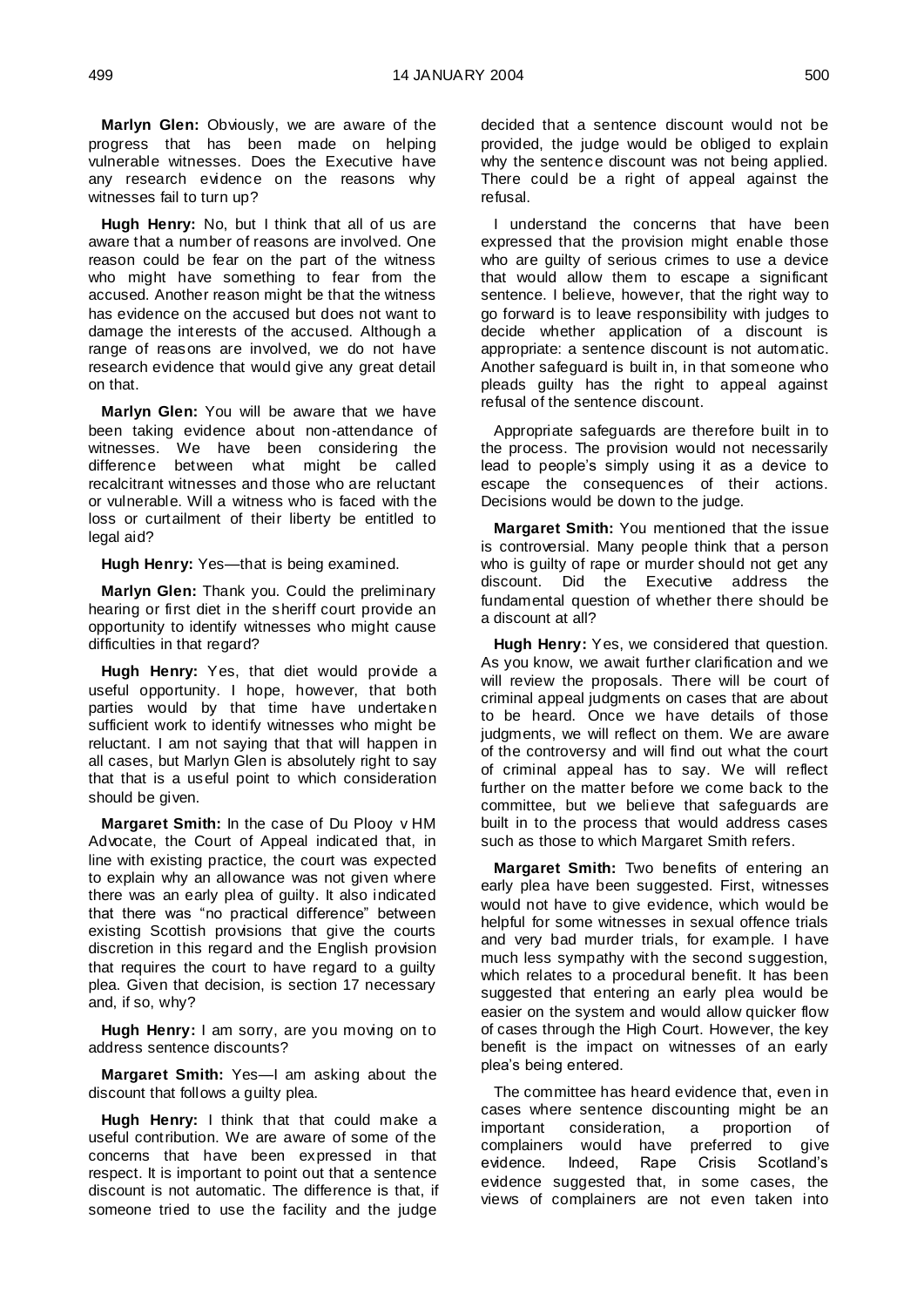account in discussions about whether a guilty plea should be accepted, although their best interests appear to be at heart. That is a very paternalistic attitude. What is the role of the victim in potential plea bargaining, if I can put it that way? Did the Executive consider the possibility that some witnesses might want their day in court?

**Hugh Henry:** Plea negotiation is a matter for the advocate depute. It would be inappropriate for me to enter into such a dispute or debate. However, Margaret Smith will be aware that victim statements can potentially be introduced, which is a significant departure from where we were previously. Those might be a solution in the type of cases to which she refers. Some people might want their case and their side of matters to be presented—which is what the victim statement will do—but equally, others might prefer not to be anywhere near a court if they can help it. A balance must be struck.

Our proposals should improve matters. Margaret Smith says that she accepts the first suggestion about benefits to victims and speedy resolution of justice, but she is not so convinced about the benefits of speeding up cases in the court system. It should be remembered that speeding up cases would allow more victims to have their cases heard more quickly; other victims would therefore also be beneficiaries of an improved court system.

**Margaret Smith:** I hear what you are saying.

When we touched on early pleas in the evidence that we heard from Professor Cook and Christine Vallely earlier this morning, it came across that they felt that, rather than compel witnesses to turn up and pressure the accused to plead guilty because they would get a sentence discount, it would be better to put in place a good witness care programme. That would be more likely to ensure that witnesses in, for example, domestic violence cases would turn up and give evidence against an accused. It would also ensure that a good quality case was in place and that there was an early indication of what the discount might be. Rather than the discount alone being a trigger for a guilty plea, measures such as good witness care, which could ensure that the accused would think that there was a good possibility that somebody might come to give evidence against them, could be as important as the discount.

Also, if the defence was considering what impact a potential discount would have on the sentence, it would be better to ensure that the accused knew about that impact sooner rather than later in the process, because they would otherwise be inclined to hang on until the last possible moment and to wait to find out whether the witness would withdraw their evidence.

12:30

**Hugh Henry:** You raise a number of useful points. The level of the discount would be a matter for the judge; it is not for me or any other minister to comment or decide on. However, Margaret Smith makes a persuasive case about the general care of witnesses and support for victims. Anything that could be done to give witnesses more confidence, to make them more relaxed and to remove the stress and terror that are sometimes associated with giving evidence, would make a case go better.

You will remember that other things are being done: the Crown Office now has a victim information and advice service, which can do some of the things that you identified as being necessary. Margaret Smith is right that it would be wrong to consider sentence discounts—or, indeed, any other part of the system—in the abstract; other improvements need to be made and other pillars of support need to be introduced. We are doing that with victim statements and the victim information and advice service. Taken together, those will make a significant difference.

**Mr Maxwell:** This morning, we heard evidence that witness attendance was significantly enhanced by low-tech measures such as personal contact with the witnesses, or a phone call to inform them when the case was, what was happening and what was likely to happen when they turned up at the court. The evidence was that the vast majority of problems with witness nonattendance would be solved by putting better systems in place, not by threats of tagging witnesses, restricting their liberty or even detaining them. Professor Cook and Christine Vallely were very confident about that evidence on the back of their research in the west midlands. Is tagging witnesses necessary or even desirable if most cases of non-attendance can be solved in such a low-tech fashion?

**Hugh Henry:** You make a valid point about other measures, some of which have been tried elsewhere. The Crown Office is currently considering some of measures that you mentioned, such as telephone contact. If we can introduce what you describe as low-tech measures, or other measures that are not as severe as tagging, that is the right thing to do and it is the way to go. However, there could still be a residual number of cases in which tagging could have a beneficial effect. If tagging will ensure that a witness is able to give evidence and that the case will not be prejudiced, it is worth considering. However, Mr Maxwell is right that if there are other measures that could make a contribution, they should and will be considered. The Crown Office is examining some of those issues.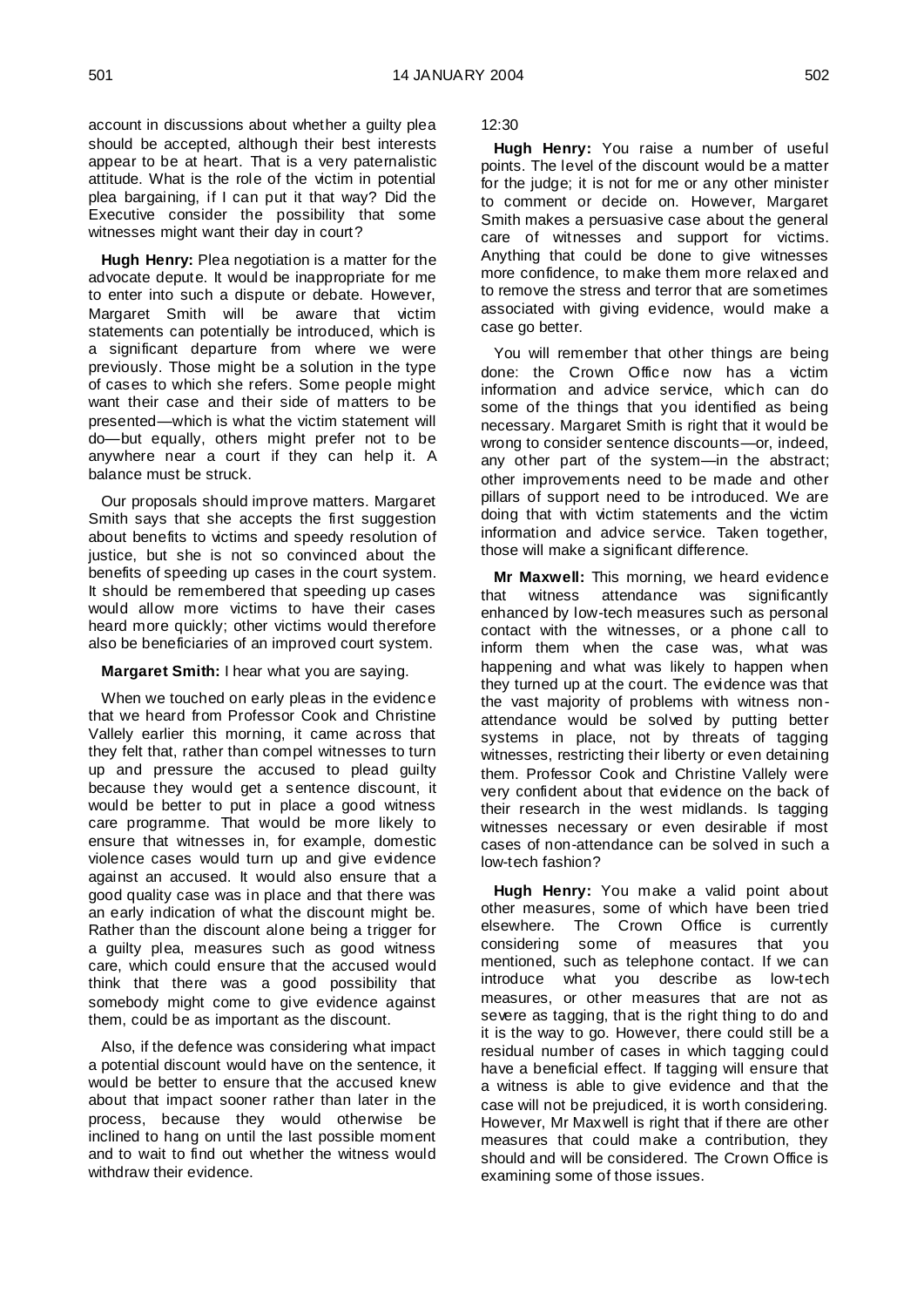**Mr Maxwell:** I am glad to hear that. Obviously we are talking about a minority of cases in which witnesses fail to attend; if we accept the evidence that we heard this morning, the majority of cases would be resolved by a phone call or an improvement in systems. There is also an extremely small minority of cases in which, no matter what the court does, the witnesses refuse to attend, so disrupting the trial. Given that the number of such cases is very small, do you still believe that we should go down the road of electronic tagging for those people?

**Hugh Henry:** Yes. We know that such cases are a minority—the statistics that I quoted to Marlyn Glen indicate that, relative to the number of cases being considered in the judicial system, the number is small. Nonetheless, non-attendance can have a significant effect on a case and a huge effect on a large number of other people who are also scheduled to give evidence. It can also delay inordinately justice for the victim. We should remember that, in some cases, the witnesses might well end up in custody. If we are saying that, in the small number of cases that you rightly identify, we are better to keep the witnesses in custody, that is fine. However, it is right that we should consider alternatives to keeping them in custody. In the white paper, we said that we would undertake a pilot scheme to consider how such alternatives might work and we remain committed to that. It will be interesting to see what comes out of it.

**The Convener:** While we are on the subject, I will rewind to the question of discount for an early plea. I do not know whether the cases that we have read about have led to the proposal that the sheriff should consider a discount. It is important that Parliament, as opposed to the court, has a policy position on the discounting of sentences. Is it appropriate for Parliament to have a say in what the discount should be? I am a bit uncomfortable that a third of the sentence should be the maximum; that is probably too much. As a matter of principle, should Parliament have a position on the law on the maximum discount—and on how early the plea should be to earn the discount without interfering with the discretion and the right of the sentencers to determine what the discount should be?

**Hugh Henry:** That is a difficult matter, convener, because it is for the judges to determine what a sentence should be. Under the bill, it will still be for the judges to decide, because a discount is still a determination of a sentence of a particular length. It might be worth asking the Sentencing Commission about the matter.

**The Convener:** Is it not legitimate for Parliament to say that the position in law is that there should be an early plea in the process and not a late one and that that should determine whether a discount is given? In theory we could legislate that the discount should be no greater than 10 per cent to 15 per cent of the sentence. The sentencer would then have to operate within the legal limits. I am not saying that that would be desirable; I am just saying that it is legitimate for Parliament to hold a view on what the parameters of the discount should be, otherwise it will be left to the courts—as has been the case so far—to determine what the law of Scotland should be. They have said that the discount should be no greater than a third of the sentence, but Parliament has not discussed that.

**Hugh Henry:** I understand what you are saying. Part of the difficulty is that each case is entirely different and the judge makes a decision based on the facts of the case in question. We could say that the discount should be no more than 5 per cent of the sentence, for example, but there might be cases in which the judge decides that a discount of 10 per cent would be more appropriate. If we stipulated a figure of 10 per cent, the judge might decide to go to 12 or 15 per cent. I will certainly take the point of principle back to the minister, but at the moment we are not persuaded that it would be right for us to introduce such fetters. We think that the matter is best left with the judges, although we will reflect on what you say.

**Mr Maxwell:** One of the most controversial proposals is trial in the absence of the accused. Does the Executive have evidence on the extent to which solemn proceedings in Scotland have been disrupted by the non-appearance or disappearance of the accused?

**Hugh Henry:** From an examination of the High Court sitting lists for 2002, we know that there were at least 90 warrants to apprehend accused persons who had failed to attend for their trials. Without examining the individual cases, we cannot say whether it would have been appropriate for the court to have allowed the case to proceed in the absence of the accused, but we know that, in those 90 cases, around 1,630 witnesses had been cited to attend to give evidence. Their attendance had to be cancelled, with the result that they would be required to be cited again, in the event that the accused was apprehended. That shows that a significant number of people are affected.

**Mr Maxwell:** You said that there were 90 such cases. For clarification, could you express that as a percentage of the overall number of High Court cases so that we can understand the extent of the problem?

**Hugh Henry:** We believe that that amounts to about 3.5 per cent of High Court cases.

**Mr Maxwell:** So the accused does not turn up for some reason in about 3.5 per cent of cases.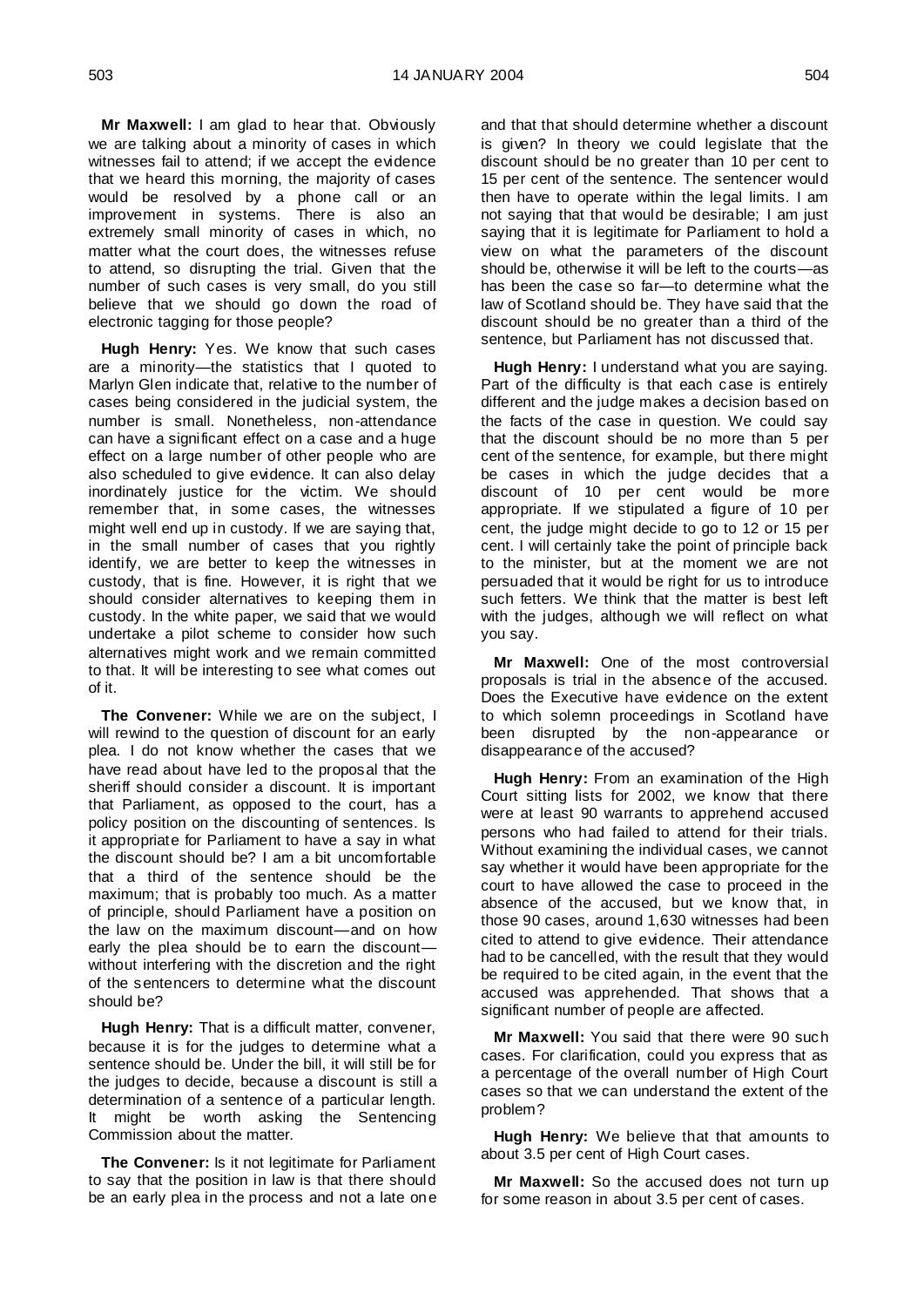#### **Hugh Henry:** Yes.

**Mr Maxwell:** Is the Executive satisfied that the accused can have a fair trial if the whole trial is conducted without their being present? Is it at all possible to have a fair trial in such circumstances?

**Hugh Henry:** Yes. It is clear that that would happen in exceptional cases. There are two situations in which we could envisage a trial being held in the absence of the accused. The first is a situation in which the accused has received the indictment, knows that the trial is imminent, deliberately absconds and, in spite of the best efforts of those concerned, cannot be apprehended. The other situation could arise during the trial, but I will leave that aside, as you did not ask about it.

It is clear that there is the potential for the accused to try to frustrate justice. There are precedents in England to indicate that we can be confident that the proposal is acceptable. I accept the argument that trial in the absence of the accused is not desirable. Although that is not how we believe that justice should be delivered, we do not believe that justice should be abandoned simply because an individual has absconded. The victim and society have rights. If the evidence and the case were sufficient and the judge believed that the trial could proceed, it would be right to proceed. However, we are aware of the concerns that have been expressed.

A robust case can still be made to support the victims of crime for whom justice is frustrated, sometimes in cases of serious offences. It is right that they should have justice delivered. However, it is also right to reflect on some of the evidence that the committee has taken. We will consider whether any of the arguments are persuasive and whether arguments can be made about trials in absence depending on the stage that a trial has reached. At the moment, our view remains that it is right to have such trials and that they are capable of being undertaken. However, it is also right for us to take cognisance of the evidence that the committee has received.

# 12:45

**Mr Maxwell:** We have heard robust evidence against the proposal, although most people accept that if the accused absconds after evidence has been delivered in court and the summing-up stage has been reached, the situation is different. We have also heard evidence that, if a trial proceeded in the absence of the accused and the accused was subsequently apprehended, an appeal would almost automatically be lodged on the basis that the accused could not have had a fair trial. How do we square the circle of protecting victims and witnesses by forcing them to undergo a trial in the

absence of the accused when they might have to undergo another trial if the accused is subsequently apprehended?

**Hugh Henry:** If such a situation transpired, it would be right to have that concern, but in two recent cases in England—R v Jones and R v Singh—convictions were upheld on appeal, which gives us confidence that trial in the absence of the accused can be done. In December, the Court of Appeal upheld the conviction and seven-year sentence of Gulbir Rana Singh on three counts of conspiracy to launder money. The court held that his account of why he could not attend the trial was unbelievable and so was not a ground for appeal. It also found that, as the accused deliberately absented himself from proceedings, the trial could not be deemed unfair on the basis that the accused was not present.

In another recent example, a robbery case was adjourned when the accused absconded late in the proceedings, after the victim had given evidence. The accused is still at large. I could also give examples of sexual offence cases that have had to be abandoned that show why we believe that the proposal is right. The two English cases that I mentioned give us sufficient confidence that we can withstand the challenge that you identified, but we will reflect on the evidence that the committee has heard.

**Mr Maxwell:** I assume, therefore, that you do not think that European convention on human rights issues are involved.

**Hugh Henry:** That assumption is correct.

**Mr Maxwell:** The European Court of Human Rights has concerns about trial in the absence of the accused, although I accept that the cases that it has considered involved the European system, which is more investigatory, rather than the adversarial system. I will not repeat my questions, but given that we have an adversarial system and that a defence lawyer must take instruction from their client to construct a proper defence, how can a defence lawyer participate in the trial in the absence of the accused, without information about the lines of defence and the defendant's view of the case?

**Hugh Henry:** I think that we would have to test the Crown case. That is one of the major issues. In effect, the conclusion that we will all have to reach is about where the balance of fairness and justice lies. We are not talking about removing rights from an accused who absconds. It is clear that they have the right to attend the trial if they so wish. If they choose not to do so, however, is it right and fair that the other side cannot have its case heard? The defence lawyer retains the ability to challenge the Crown case. I believe that they could do so robustly. There is also a precedent: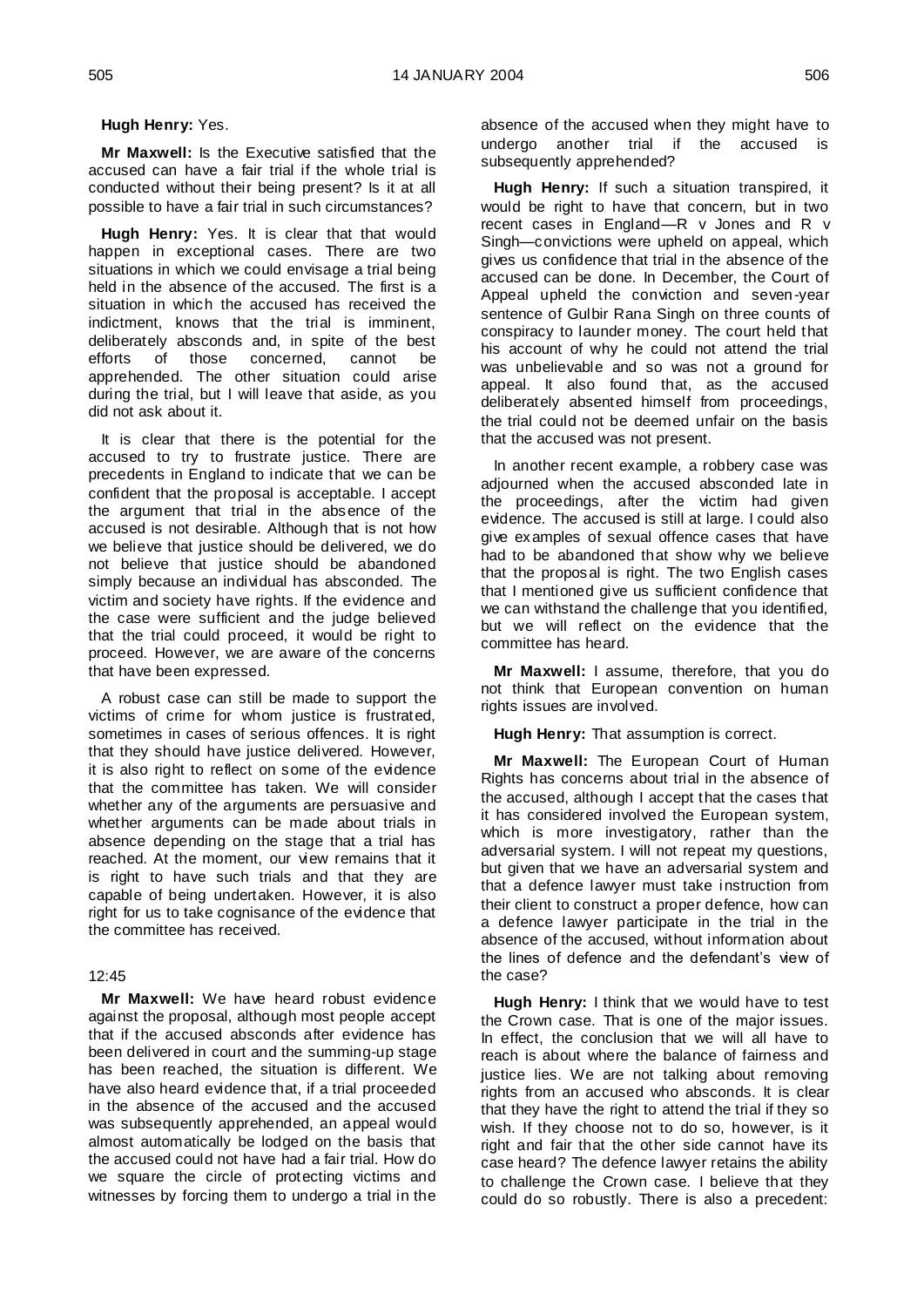under the Sexual Offences Act 2003, the agent can act without instruction. The proposal is not something that has not happened before.

**Mr Maxwell:** I accept what you are saying and I understand where you are coming from in respect of fairness to victims and witnesses and of the interests of justice. However, people who work in the area of defence have said to us in evidence that they would not be willing to take on such cases. Do you have any fears about whether it would be difficult to find people to represent an accused if they had not met or spoken to them?

**Hugh Henry:** No. I understand that some people might be reluctant to do so. Clearly, it is their right not to defend in circumstances in which they feel uncomfortable. I respect that right. There are other ways of providing defence in such cases. I am thinking of the panel of solicitors who indicated that they would be prepared to act in those circumstances. I do not think that the problem is insurmountable.

**Margaret Smith:** I do not think that anyone disagrees with the points that you have made about victims and about justice being frustrated. However, let me put the example to you of cases in which identification of the accused is crucial. I presume that, if identification was the main plank of the prosecution's case, the accused would not be able to be tried in their absence. I also presume that that would be at the discretion of the judge. Surely if the basis of the case is identification of the accused and they are not in court to be seen by the jury, justice could be frustrated. The jury might feel disinclined to find the person guilty.

**Hugh Henry:** I suspect that the Crown would not pursue the case. As you have said, it would be clear that identification of the accused was the critical issue in the case.

**Margaret Smith:** We had a helpful informal discussion last week with defence counsel and prosecutors. People across the board had concerns about the issue. One suggestion was that, instead of going down the route that the bill proposes, it would be better and more effective to raise the sentence for absconding, which currently is about two years. That would mean that, when a solicitor, solicitor advocate or counsel was dealing with an accused who was likely to abscond, they could sit the accused down and make it clear to them that, if they absconded, they would be likely to see a five, seven or 10-year increase to their sentence. The suggestion of 10 years was made by one of the defence solicitors who was present at the discussion. Whereas trial in the absence of the accused seems to go to the edges of whether a trail is fair, the suggestion for increased sentences for absconding is within the bounds of justice.

**Hugh Henry:** I understand the arguments that are being made but, to be honest, I am not convinced that, for some of the people concerned, the difference between two years and four years or between five years and 10 years would be material; if they did not want to spend any time incarcerated, it is clear that they would show no interest in participating.

One could imagine a situation in which a major drug dealer had considerable assets stowed away throughout the world, on which they knew that they could live comfortably. To someone aged 45 or 50 who was considering whether to take their chance turning up in court or to abscond, and who was facing a 10 or 15-year sentence in any case, the thought that, if they absconded, the penalty would be an extra five or 10 years might not make that much difference. Given their age and the resources that they had available to them, they might be prepared to gamble on the assumption that they could live out the remainder of their life in some comfort elsewhere. I suppose that such a gamble could be taken. I do not know whether the penalty that you are suggesting would be a deterrent to some of the people whom we are talking about.

**Margaret Smith:** The glib response might be that, in a situation involving all the factors that you have just highlighted, I would hope that the person would be kept in custody in the run-up to the trial and would not be given the chance to abscond.

**Hugh Henry:** They could be kept in custody, but you will be aware that, in some recent murder cases, people have been allowed out on bail in spite of the Crown's efforts; I know of three such cases in my constituency in the past year.

**The Convener:** That is a good point to close that part of the discussion on, because we have not mentioned bail; I am glad that you raised the issue. We have exchanged some useful information on bail with the bill team, but I want to deal with the issue on the record.

It has been suggested to the committee that there might be some problems with the way in which section 14 is constructed, in that a sheriff or judge who was considering the granting or refusal of bail would also have to consider a restriction of liberty order as an alternative to custody. Through discussions with the bill team, we have established that there are two different decisions the first is about the granting or refusal of bail and the second is on an application for a restriction of liberty order as an alternative to custody.

A couple of points arise from that. One can take the view that, in the vast majority of cases, any solicitor whose client is detained in custody is bound to make an application for a restriction of liberty order and that that is going to be quite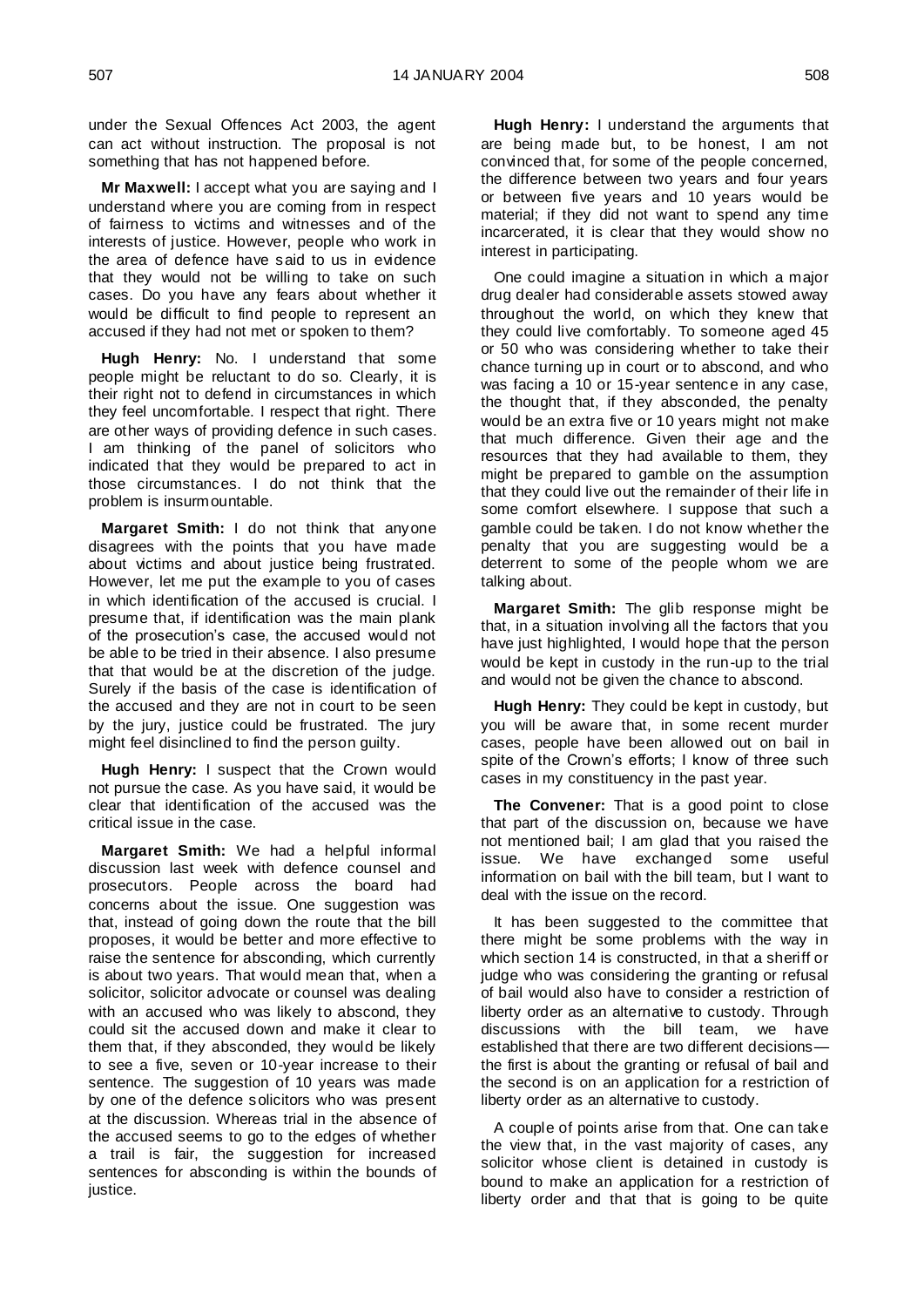cumbersome. I will mention the other issue—even though it has been cleared up—because the Sheriffs Association raised it. Sheriffs and judges have 24 hours in which to consider whether to grant or to refuse bail, but it can take a considerable number of days to ascertain the suitability of an accused person's accommodation and therefore their suitability for a restriction of liberty order, so they could not get such reports within the 24 hours. Will you confirm that the way in which the bill is constructed means that the decision about someone's suitability for a restriction of liberty order is not covered by the 24 hour period?

**Hugh Henry:** I can confirm that the issues that the committee raised in discussions with officials are valid concerns and that we will reconsider that aspect.

**The Convener:** Does that mean that you will also examine our concerns about the fact that a separate application for a restriction of liberty order might be made in the vast majority of custody cases? I cannot see why a solicitor whose client was going to be detained would not just make such an application, which means that a lot of applications would be made.

# 13:00

**Hugh Henry:** I understand your concerns, but it is already the case that, if someone is refused bail, he or she can apply for a review of the initial decision. I am not sure how what is proposed would be substantially different from the current situation.

**The Convener:** In that case, why is the provision in the bill needed?

**Hugh Henry:** The provision is necessary for the bail condition. Your principal question was whether it would lead to more appeals and challenges. It would probably not lead to more than happen at present. However, your first point was valid and we will reconsider the matter. We will also examine a pilot of the measure's use.

**The Convener:** It would help if you addressed that point, which we might deal with in our report.

My final question goes right back to the beginning of the bill, but I must ask it. We have spoken to many witnesses on and off the record. Is it your understanding that the judiciary fully support the proposals for the new preliminary hearing system, or have they just commented on the pros and cons?

**Hugh Henry:** We believe that most judges are in favour of the proposals. I suppose that a judge who does not like the system could be found somewhere, but we are content and relaxed that the majority think that the system would be beneficial.

**The Convener:** Although most witnesses have had criticisms, the consensus is that introducing preliminary hearings is a good thing, if they can be made to work. That is important, but I appreciate that consensus will not be reached among 32 judges.

Members have no final points to clear up. It is just past 1 o'clock—that is not too bad. I thank the witnesses for their useful and valuable evidence.

That brings us to the end of the oral evidence sessions on the bill. We have now to put our minds to the task of writing the report. I remind members that our next meeting is in committee room 3 on Wednesday 21 January, when we will simply consider the report. Arrangements are being made for a visit to HMP Polmont on 26 January; the programme for that will be circulated to members by e-mail, as usual. I thank members for their contributions and attendance.

*Meeting closed at 13:03.*